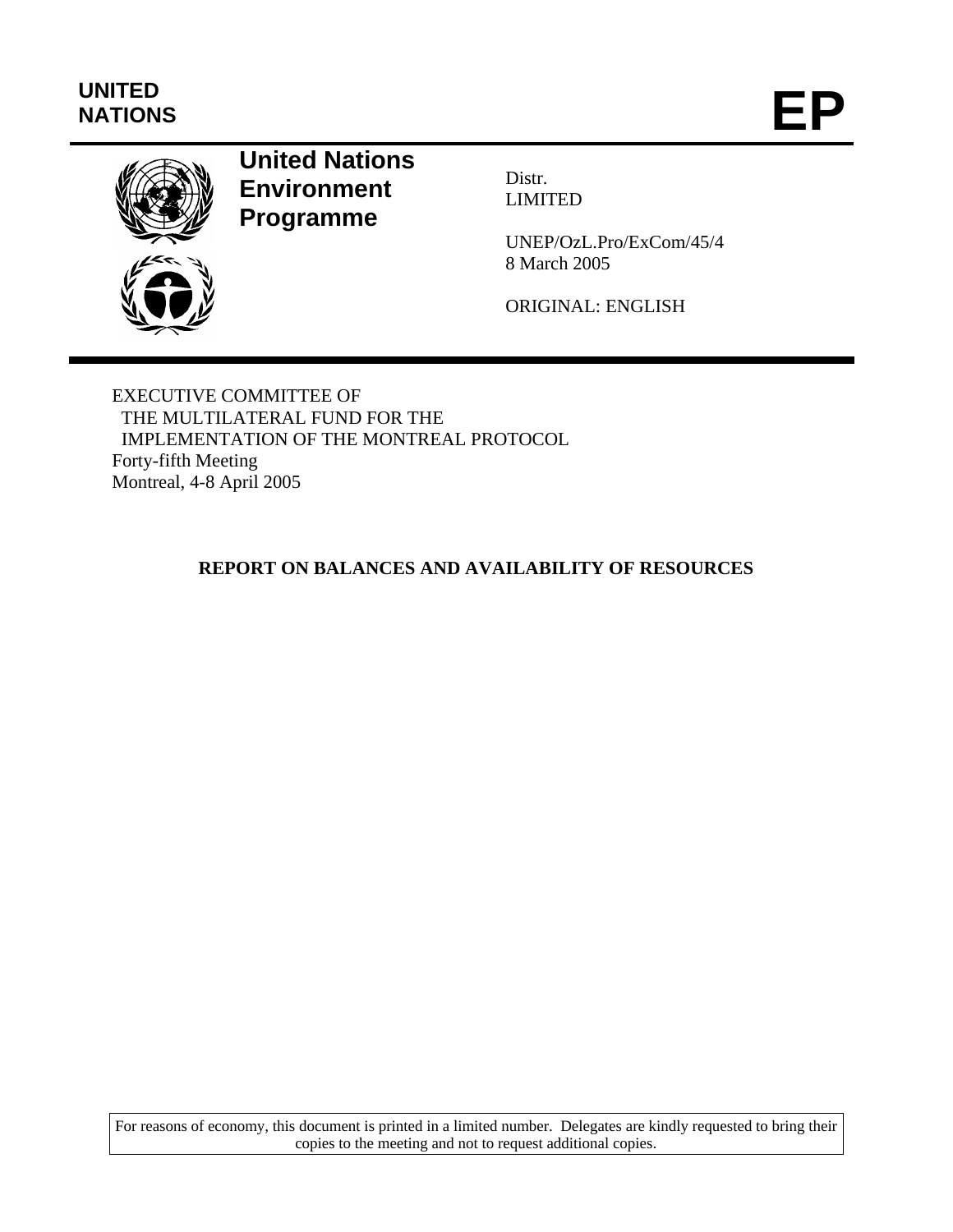1. In abolishing the two sub-committees, the Executive Committee decided that it would start each meeting with an organizational session which would examine, *inter alia,* the availability of resources for the meeting (decision 41/92). The amount of resources available to the Executive Committee consists of the cash and promissory notes recorded in the Status of Contributions (UNEP/OzL.Pro/ExCom/45/3) plus the amount of funds returned from projects in the balances report.

2. This document presents a summary of the financial adjustments indicated by the implementing agencies, and agreed by the Fund Secretariat, along with statistical data required for projects with balances held over 12 months after project completion as required by decision 28/7 based on the reporting format developed pursuant to decision 31/2. It specifies the amount of obligated and un-obligated balances and discusses issues arising from the review of these balances.

3. The document concludes by noting the total amount of resources in cash, promissory notes, and returned balances that are available to the Executive Committee for approval at its  $45<sup>th</sup>$  Meeting.

# Funds being returned to the 45<sup>th</sup> Meeting

4. The implementing agencies have indicated that they will be returning a total of US  $$4,334,922$  to the  $45<sup>th</sup>$  Meeting plus agency support costs. This sum arises from completed projects with balances, un-obligated funds from cancelled projects, and other adjustments—in this case interest.

5. Table 1 indicates the level of funds being returned by agency.

## Table 1

| <b>Agency</b>     | <b>Funds from</b><br><b>Completed</b><br><b>Projects</b> | <b>Funds from</b><br><b>Cancelled</b><br><b>Projects</b> | <b>Funds from</b><br>Ongoing<br><b>Projects</b> | Adjustments/<br><b>Interest</b> | <b>Total Funds to be</b><br><b>Returned to the</b><br>$45th$ Meeting |
|-------------------|----------------------------------------------------------|----------------------------------------------------------|-------------------------------------------------|---------------------------------|----------------------------------------------------------------------|
| <b>UNDP</b>       | 3,543                                                    | 259,990                                                  |                                                 |                                 | 263,533                                                              |
| <b>UNEP</b>       |                                                          | 40,000                                                   |                                                 |                                 | 40,000                                                               |
| <b>UNIDO</b>      | 485,945                                                  |                                                          |                                                 |                                 | 485,945                                                              |
| <b>World Bank</b> | 3,433,381                                                |                                                          |                                                 |                                 | 3,433,381                                                            |
| Germany (a)       | 75,353(b)                                                |                                                          |                                                 | 36,710                          | 112,063                                                              |
| <b>TOTAL</b>      | 3,998,222                                                | 299,990                                                  |                                                 | 36,710                          | 4,334,922                                                            |

# **FUNDS RETURNED TO THE 45TH MEETING (US \$)**

(a) Agency support costs were not recorded for the project for which funds are being returned.

(b) This amount is to be offset against future approvals.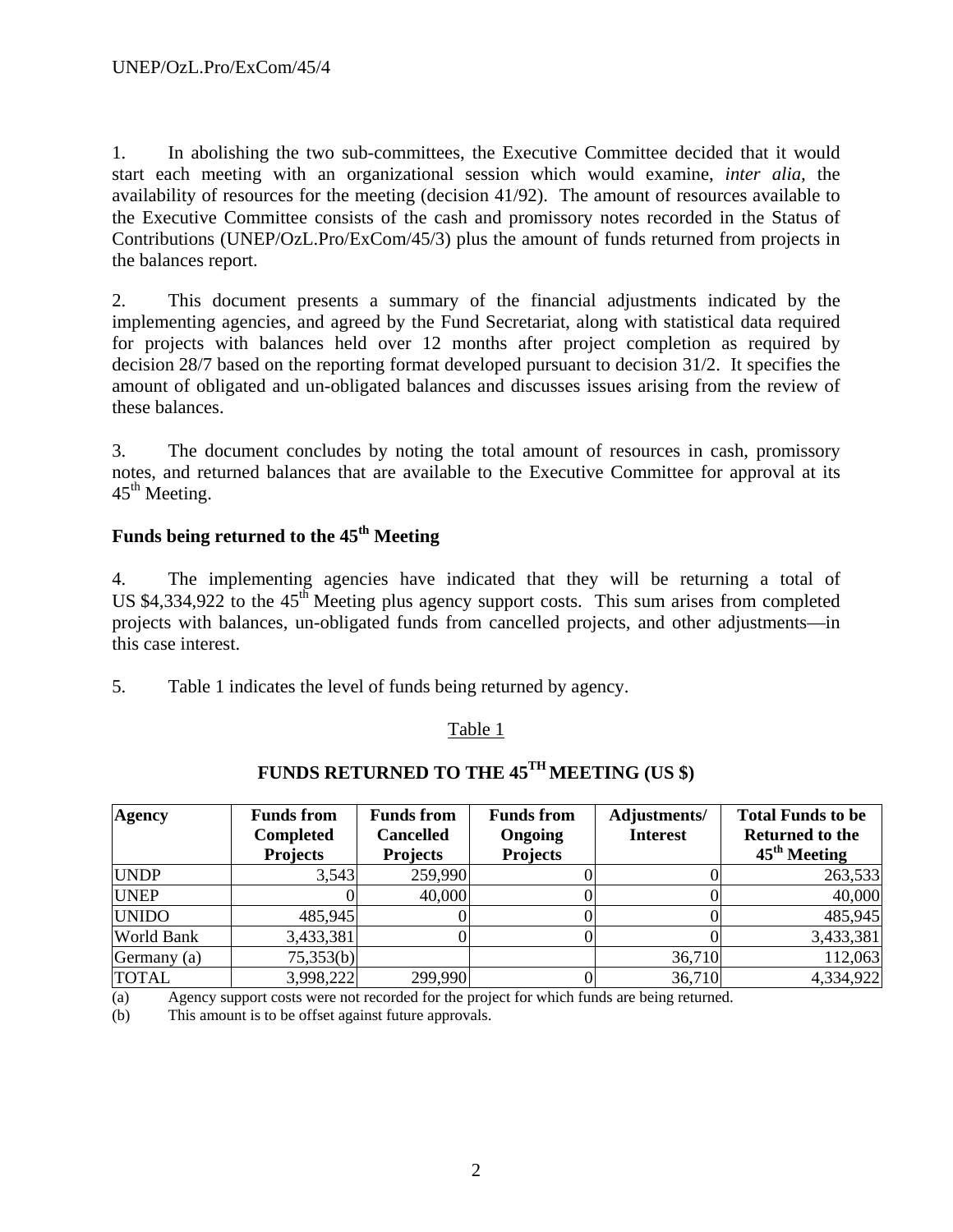### **Projects with Balances by Year of Completion**

6. Table 2 indicates the number of projects with balances that are still being held by the implementing agencies, and the years in which they were completed.

## Table 2

| Year             |               |                 |               |                 |               | <b>Number of Projects and Amount of Balances by Agency</b> |               |                   |               |                 |
|------------------|---------------|-----------------|---------------|-----------------|---------------|------------------------------------------------------------|---------------|-------------------|---------------|-----------------|
| Completed        |               | <b>UNDP</b>     | <b>UNEP</b>   |                 |               | <b>UNIDO</b>                                               |               | <b>World Bank</b> |               | <b>TOTAL</b>    |
|                  | <b>Number</b> | US <sub>s</sub> | <b>Number</b> | US <sub>3</sub> | <b>Number</b> | US <sub>s</sub>                                            | <b>Number</b> | US <sub>s</sub>   | <b>Number</b> | US <sub>5</sub> |
| 1998             |               | 35              | 0             | $\Omega$        | $\Omega$      | 0                                                          | 0             | $\boldsymbol{0}$  |               | 35              |
| 1999             |               | $\Omega$        | 0             | $\Omega$        | $\theta$      | $\theta$                                                   | 0             | $\overline{0}$    | $\theta$      | $\theta$        |
| 2000             |               | 36,884          | 0             | $\Omega$        | $\Omega$      | $\theta$                                                   | 0             | $\overline{0}$    |               | 36,884          |
| 2001             | ⌒             | 5,692           |               | 5,318           | $\Omega$      | $\theta$                                                   | 0             | $\overline{0}$    | 3             | 11,010          |
| <b>Projects</b>  | 4             | 42,611          |               | 5,318           | $\mathbf{0}$  | $\mathbf{0}$                                               | $\bf{0}$      | $\bf{0}$          | 5             | 47,929          |
| completed        |               |                 |               |                 |               |                                                            |               |                   |               |                 |
| over 2 years     |               |                 |               |                 |               |                                                            |               |                   |               |                 |
| ago              |               |                 |               |                 |               |                                                            |               |                   |               |                 |
| 2002             | 21            | 287,611         |               | 40,927          | $\Omega$      | $\Omega$                                                   | 2             | 2,478,968         | 24            | 2,807,506       |
| 2003             | 119           | 2,553,656       | 15            | 557,147         | 12            | 1,380,257                                                  | 12            | 20,570,033        | 158           | 25,061,093      |
| <b>Sub-Total</b> | 144           | 2,883,878       | 17            | 603,392         | 12            | 1,380,257                                                  | 14            | 23,049,001        | 187           | 27,916,528      |
| 2004             |               | 210,430         |               | 30,166          | $\Omega$      |                                                            | 0             | $\Omega$          | 3             | 240,596         |
| Cancelled        | 3             | 94.997          | 0             | $\Omega$        |               | 113,261                                                    | 0             | $\theta$          | 4             | 208,258         |
| projects         |               |                 |               |                 |               |                                                            |               |                   |               |                 |
| <b>TOTAL</b>     | 149           | 3,189,305       | 18            | 633,558         | 13            | 1,493,518                                                  | 14            | 23,049,001*       | 194           | 28, 365, 382    |

### **BALANCES HELD BY YEAR OF PROJECT COMPLETION**

\* Including obligated balances of US \$22,372,641 for multi-year projects

7. Table 2 shows that implementing agencies had balances totalling US \$27,916,528 for projects completed at least 12 months previously, US \$240,596 for projects completed in 2004, and US \$208,258 for cancelled projects.

8. There were 5 projects with balances from projects completed over 2 years previously totalling US \$47,929. This is the lowest amount of balances held by agencies for projects completed over 2 years previously since the  $28<sup>th</sup>$  Meeting in July 1999 when the Executive Committee requested reports on projects with balances. UNDP has most of these balances (US \$42,611) and has indicated that its transition to a new accounting system and unresolved issues with its executing agency are the reasons for these balances.

#### **Obligated and Un-obligated Balances**

9. The amounts of balances classified as obligated and un-obligated are as follows for the four implementing agencies: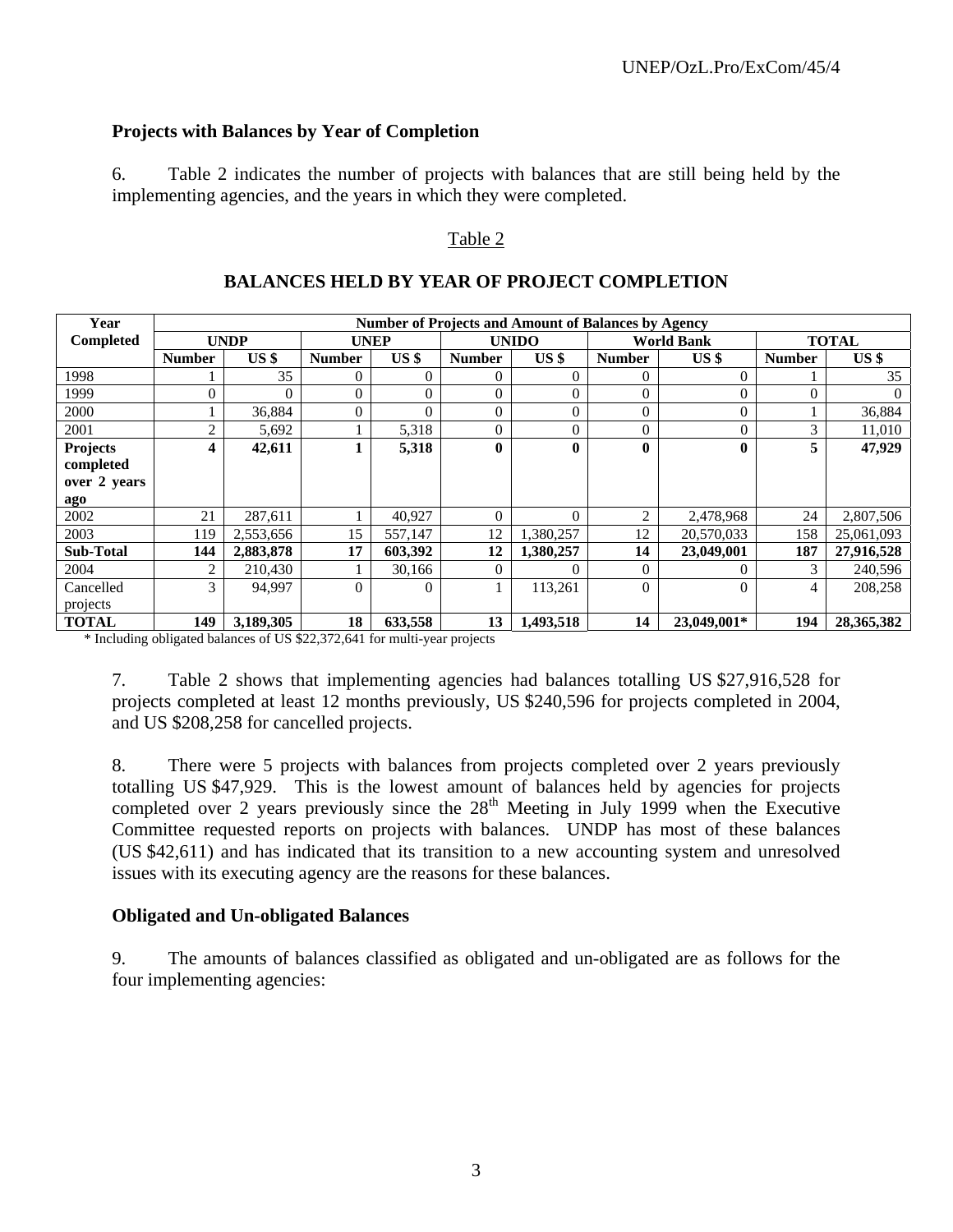#### Table 3

## **OBLIGATED AND UN-OBLIGATED BALANCES BY AGENCY FOR COMPLETED PROJECTS WITH BALANCES (US \$)**

| <b>Agency</b>     | <b>Obligated Balances</b> | <b>Un-obligated Balances</b> |
|-------------------|---------------------------|------------------------------|
| <b>UNDP</b>       | 3,189,305                 |                              |
| <b>UNEP</b>       | 443,052                   | 190,506                      |
| <b>UNIDO</b>      | 1,090,416                 | 403,102                      |
| <b>World Bank</b> | 23,049,001                |                              |
| <b>TOTAL</b>      | 27,771,774                | 593,608                      |

10. Of the US \$28,365,382 in balances from completed projects and cancelled projects, US \$27,771,774 is obligated, meaning that these funds are expected to be spent. Annex I presents additional information on un-obligated and obligated balances by agency. Implementing agencies are required to report on the reasons why any un-obligated (unencumbered) balances could not be returned within the required time-frame and indicate when they would be returned (Decision  $32/2(a)(ii)$ ).

11. UNDP has 146 completed projects with obligated balances that range from US \$35 to US \$158,527. While the overall number of completed projects with balances has increased from 109 projects reported to the  $44<sup>th</sup>$  Meeting to 146, the level of balances has only slightly increased from US \$2.9 million to US \$3.2 million. As mentioned above, UNDP indicated that it is in the process of addressing these balances with its executing agencies in the light of the implementation of a new accounting system.

12. UNEP has 12 completed projects with obligated balances. Most of the balances are related to CAP's 2003 budget (GLO/SEV/38/TAS/242), which represents US \$327,266 out of the US \$443,052. Funds approved annually for the CAP but not spent should be returned to the Multilateral Fund for re-programming at the second meeting of the Executive Committee in the year following that for which they had been approved (decision 35/36, para. d). As required by that decision, UNEP returned US \$173,035 to the  $43<sup>rd</sup>$  Meeting, but has still not disbursed the US \$327,266 that had been obligated in 2003. Most of the un-obligated balances held by UNEP come from four projects, three of which are for project preparation for RMP updates: US \$42,081 from a training project in Colombia (COL/REF/17/TRA/18), US \$40,927 from project preparation in Togo (TOG/REF/35/PRP/03), US \$18,361 from project preparation in Korea, DPR (DRK/REF/35/PRP/15), and US \$13,095 from project preparation in Mauritius (MAU/REF/33/PRP/06).

13. UNIDO has 11 completed projects with obligated balances. US \$432,421 out of the US \$1.1 million held by UNIDO in obligated balances is for the methyl bromide investment project in Turkey (TUR/FUM/35/INV/74) and US \$200,000 is from the tobacco sector project in China (CPR/OTH/39/INV/400), both of which were completed in December 2003. Un-obligated balances for UNIDO arise primarily from US \$183,551 from the completed methyl bromide project in Turkey (TUR/FUM/35/INV/74) and the cancelled project, Bole Electrical Appliances refrigeration project in China (CPR/REF/23/INV/222), for which such balances amount to US \$113,261.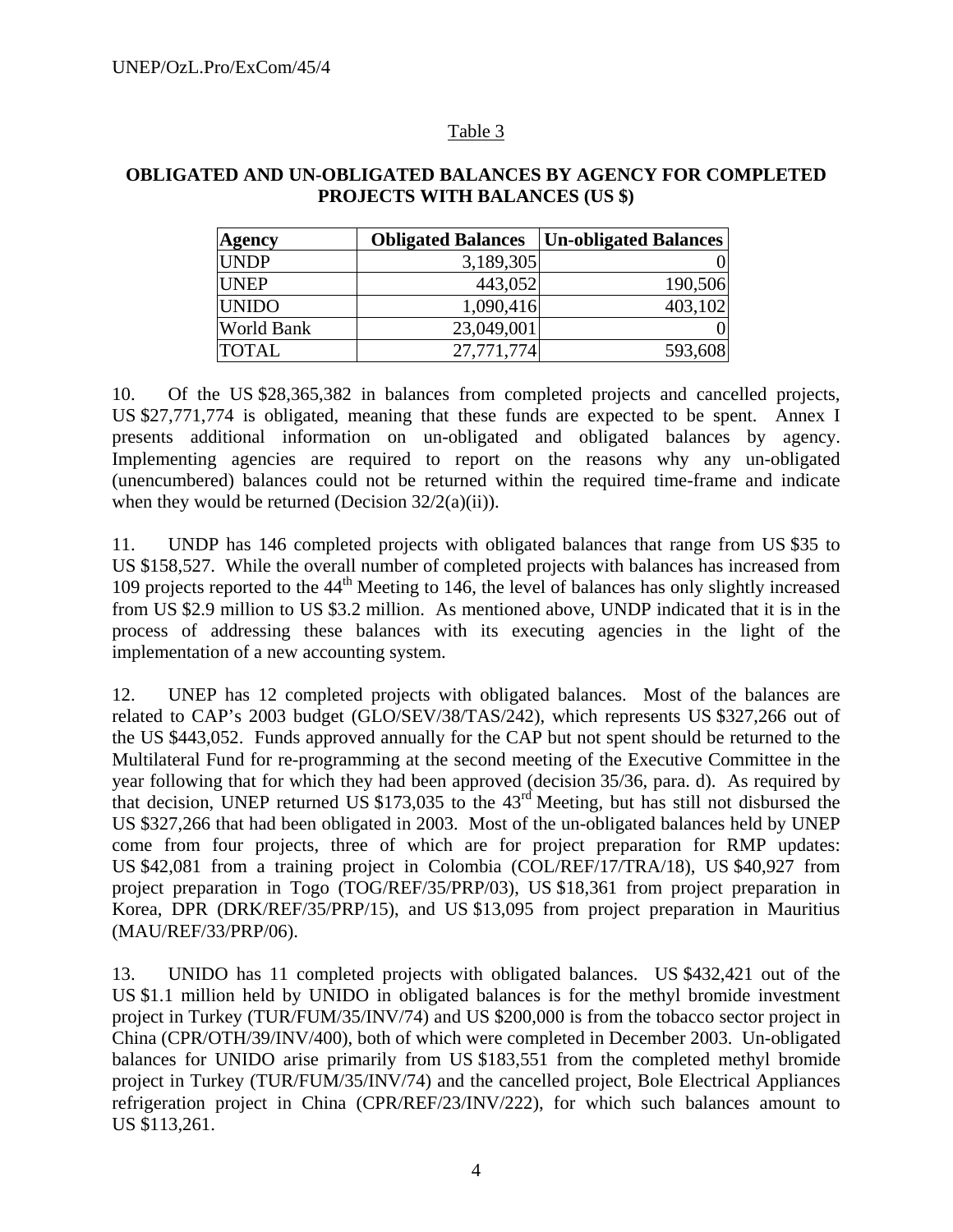14. US \$22,372,641 out of the US \$23,049,001 in obligated balances for completed projects held by the World Bank was obligated for multi-year projects. One of the main reasons that balances from annual tranches of multi-year projects appears in the balances report is the short duration of the project, i.e., one year, and the definition of completion for such projects as the attainment of the agreed ODS reductions. These funds will be disbursed against actual costs when project costs are presented to the World Bank for payment. Most the US \$676,360 in balances from completed individual projects are for two projects: US \$300,000 in obligated balances being held for the Halon consumption and production phase-out project in India (IND/HAL/34/INV/315) completed in October 2003, and US \$277,446 for the 11-enterprise foam project in Turkey (TUR/FOA/32/INV/71) completed in June 2003.

### **Agency Support Costs**

15. At its 35<sup>th</sup> Meeting, the Executive Committee decided to request implementing agencies to return all agency support costs associated with remaining funds from projects. If expenditures had been incurred from this cost, the implementing agencies should provide an explanation and return the balance of funds (decision  $35/13(k)$ ). Table 4 indicates the level of agency support costs being returned to the  $45<sup>th</sup>$  Meeting and totalling US \$519,343.

#### Table 4

| Agency            | <b>Funds from</b>                   | <b>Funds from</b>                   | <b>Funds from</b>          | <b>Adjustments</b> | <b>Total Funds to</b>                          |
|-------------------|-------------------------------------|-------------------------------------|----------------------------|--------------------|------------------------------------------------|
|                   | <b>Completed</b><br><b>Projects</b> | <b>Cancelled</b><br><b>Projects</b> | Ongoing<br><b>Projects</b> |                    | be Returned to<br>the $45^{\text{th}}$ Meeting |
| <b>UNDP</b>       | 460                                 | 33,463                              |                            |                    | 33,923                                         |
| <b>UNEP</b>       |                                     | 5,200                               |                            |                    | 5,200                                          |
| <b>UNIDO</b>      | 59,063                              |                                     |                            |                    | 59,063                                         |
| <b>World Bank</b> | 421,157                             |                                     |                            |                    | 421,157                                        |
| <b>TOTAL</b>      | 480,680                             | 38,663                              |                            |                    | 519,343                                        |

# **ADMINISTRATIVE SUPPORT COSTS RETURNED TO THE 45TH MEETING (US \$)**

#### **Balances Returned from Bilateral Co-operation Projects**

16. In the context of Australia's submission of its 2004 progress report, Australia informed the Secretariat that it had remaining balances amounting to US \$110,352 for the completed recovery and recycling project in Vietnam (VIE/REF/20/DEM/14), of which US \$42,162 was Australia's original contribution to the project and US \$68,190 was interest income. Subsequently, UNDP, on behalf of the Government of Australia, returned the remaining balances to the Fund in December 2004, as reflected in the Status of Contributions and Disbursements (UNEP/OzL.Pro/ExCom/45/3). The Executive Committee may wish to note this return and that the interest was credited as interest collected on Fund balances instead of additional contributions from Australia.

17. For the completed Azckon refrigeration project in the Philippines (PHI/REF/23/INV/53), Germany informed the Secretariat that UNDP transferred to Germany the remaining balances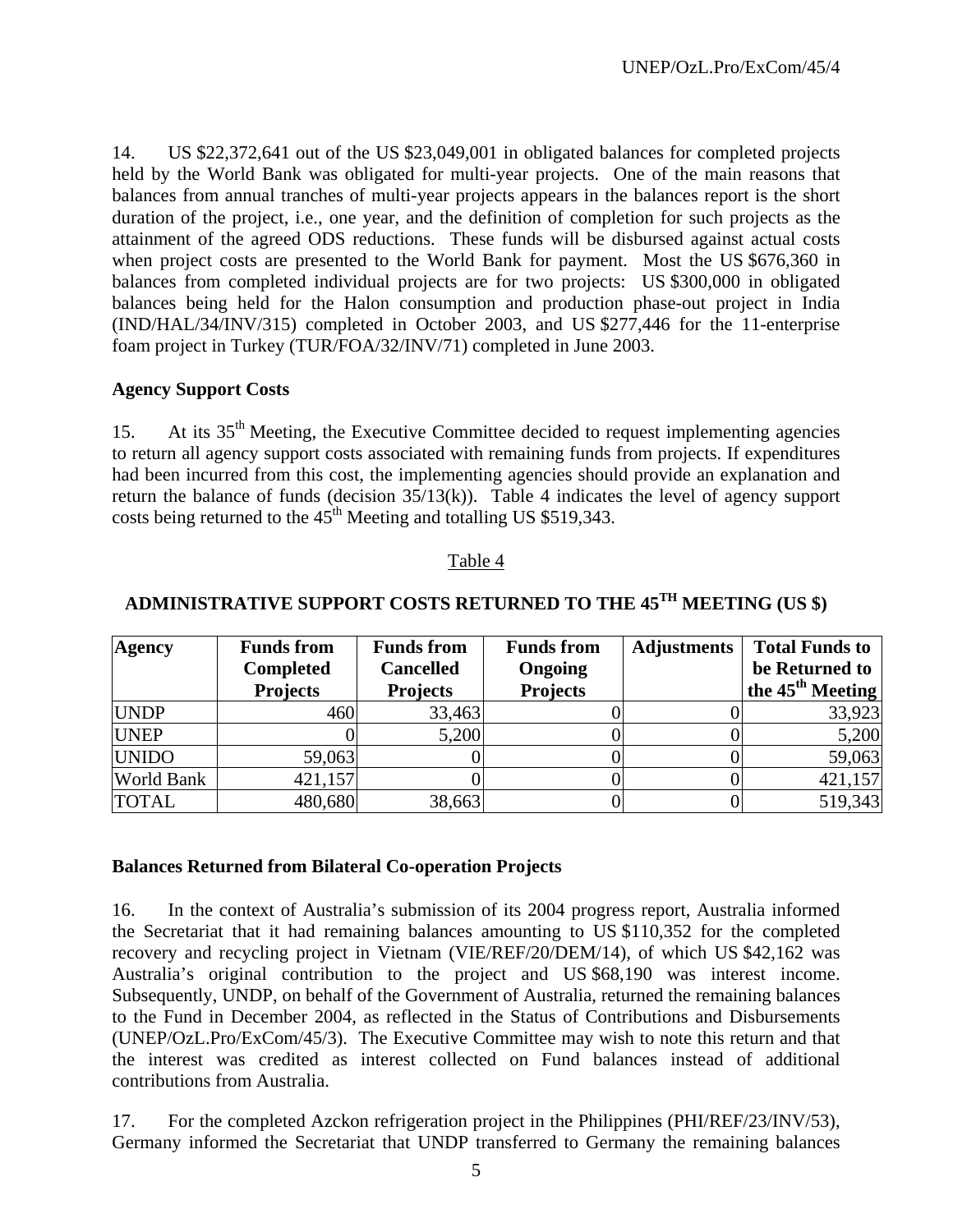amounting to US \$97,720 in December 2004, of which US \$56,160 was project cost, US \$4,850 was support costs and US \$36,710 was interest income. Germany had also withheld US \$14,343 from the project for its implementation that may also be returned. Therefore, the Executive Committee may wish to request the Treasurer to offset the return of US \$75,353 from the Azckon refrigeration project in the Philippines (PHI/REF/23/INV/53) and request Germany to transfer the interest amounting to US \$36,710 to the Treasurer noting that the interest should be credited as interest collected on Fund balances instead of additional contributions from Germany.

## Total Resources Available for  $45<sup>th</sup>$  Meeting

18. The status of contributions and disbursements as at 16 February 2005 indicates that the Treasurer had available a total of US \$74,641,402 in cash and promissory notes. The total amount of balances returned by bilateral and multilateral implementing agencies, including agency support costs and interest, is US \$4,854,265. Therefore, the total amount of resources available for approval by the Executive Committee at its  $45<sup>th</sup>$  Meeting is US \$79,495,667 as at 16 February 2005 and the value of submissions to the meeting prior to project review was US \$68,948,192. Therefore, there should be sufficient resources to enable the Executive Committee to approve all projects submitted to its  $45<sup>th</sup>$  Meeting.

## **RECOMMENDATIONS**

The Executive Committee may wish to:

- 1. Note the report on project balances contained in UNEP/OzL.Pro/ExCom/45/4.
- 2. Note the net level of funds being returned from the multilateral implementing agencies to the  $45<sup>th</sup>$  Meeting against project balances totalling US \$4,222,859 that includes the return of US \$263,533 from UNDP, US \$40,000 from UNEP; US \$485,945 from UNIDO; and US \$3,433,381 from the World Bank.
- 3. Note the net level of support costs being returned from the multilateral implementing agencies to the  $45<sup>th</sup>$  Meeting against project support cost balances totalling US \$519,343 that includes the return of US \$33,923 from UNDP, US \$5,200 from UNEP; US \$59,063 from UNIDO; and US \$421,157 from the World Bank.
- 4. Note that implementing agencies had balances totalling US \$47,929, excluding support costs, from projects completed over two years ago: UNDP--US \$42,611 plus support costs; and UNEP--US \$5,318 plus support costs and that this amount of balances from such projects is the lowest amount achieved since such balances began to be monitored by the Executive Committee at its  $28<sup>th</sup>$  Meeting.
- 5. Note the return of US \$110,352 from UNDP on behalf of Australia, including earnings on interest amounting to US \$68,190, for the completed recovery and recycling project in Vietnam (VIE/REF/20/DEM/14), and the Treasurer's adjustments to Australia's bilateral contributions and cash contributions, and that the interest was credited as interest collected on Fund balances instead of additional contributions from Australia.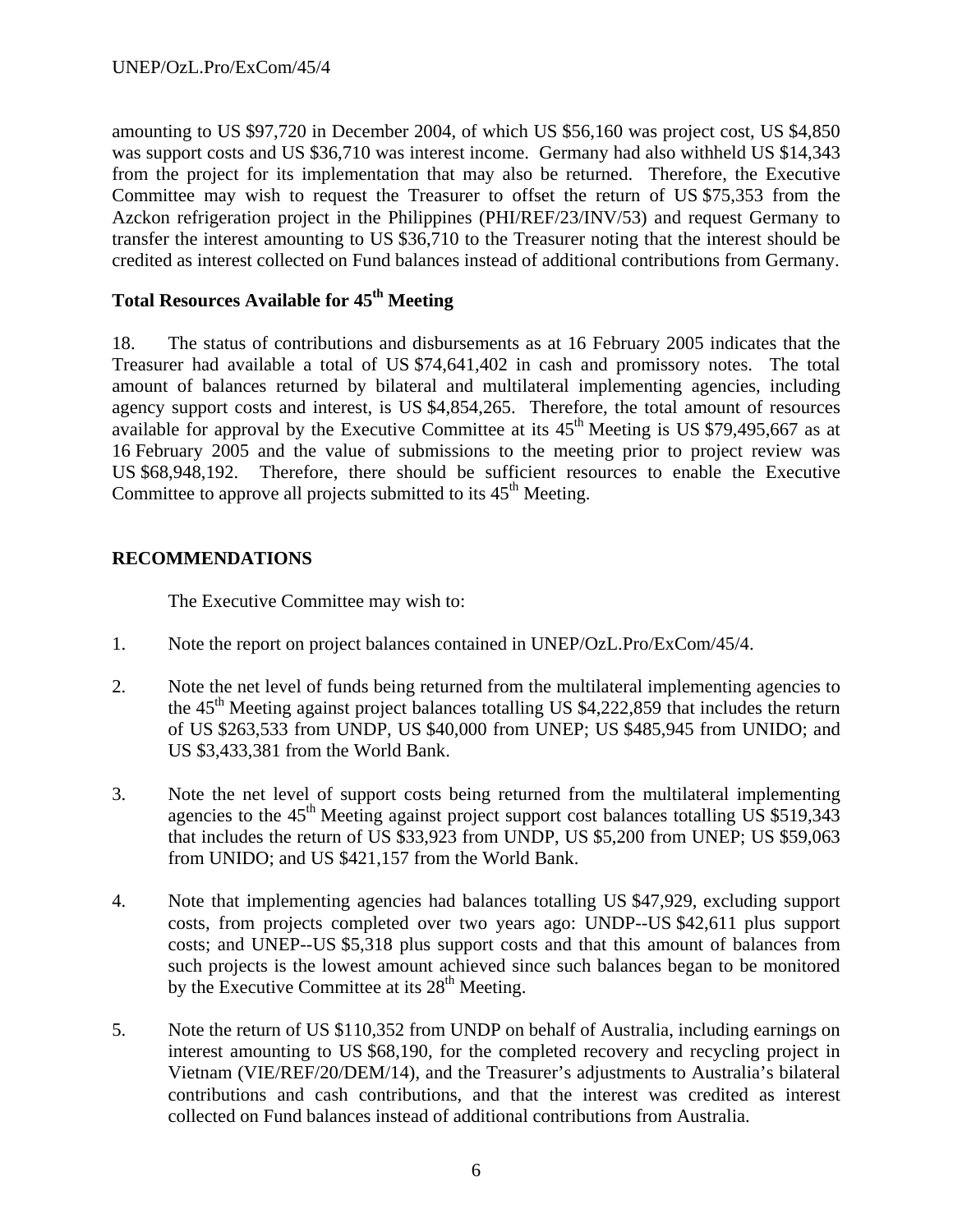- 6. Request the Treasurer to offset the return of US \$75,353 from the Azckon refrigeration project in the Philippines (PHI/REF/23/INV/53) and request Germany to transfer the interest amounting to US \$36,710 to the Treasurer, noting that the interest should be credited as interest collected on Fund balances instead of additional contributions from Germany.
- 7. Note that US \$79,495,667 (to be updated at the meeting) was available to the Executive Committee for approvals at the  $45<sup>th</sup>$  Meeting.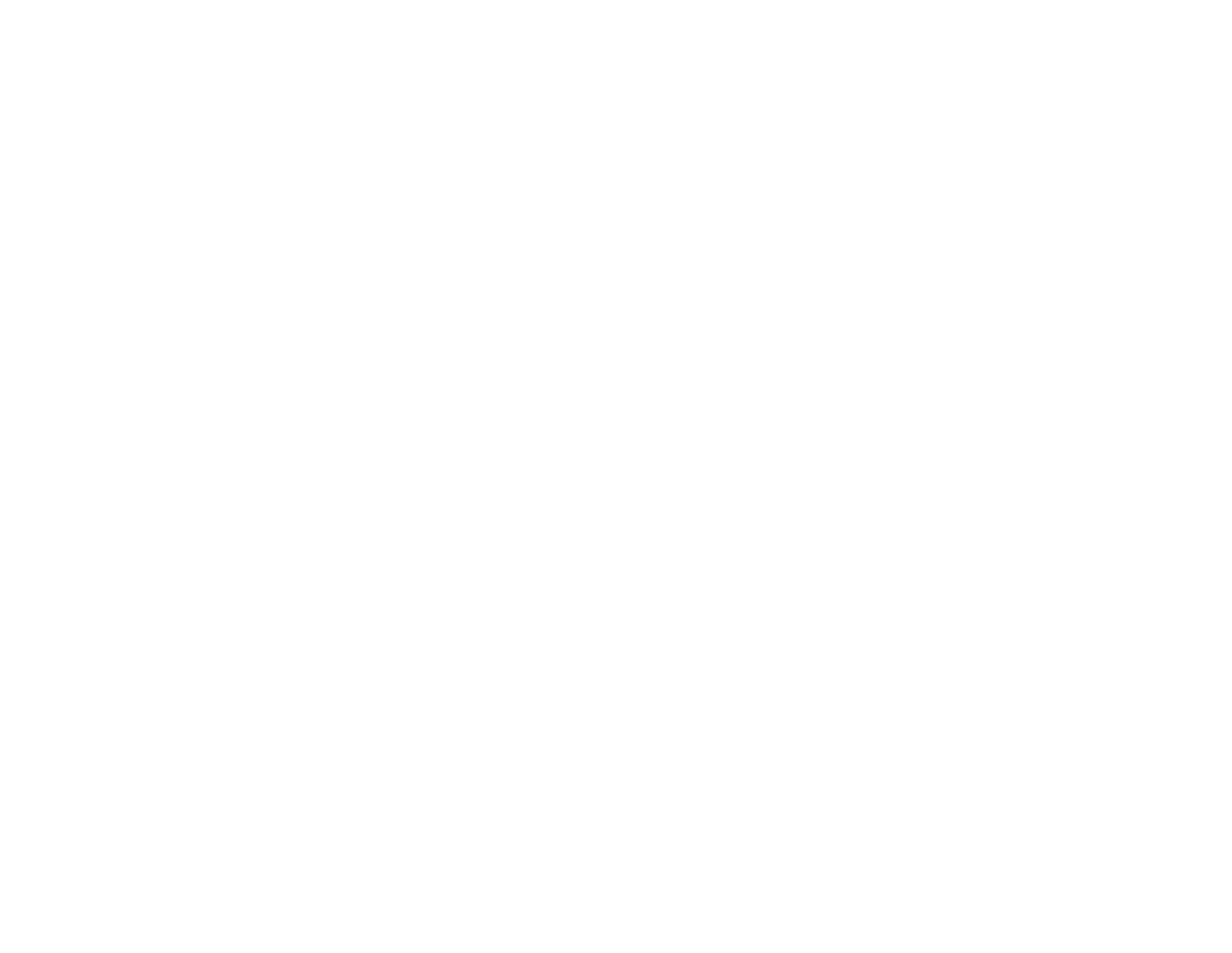#### **Annex I**

#### **OBLIGATED AND UN-OBLIGATED BALANCES HELD BY IMPLEMENTING AGENCY**

#### **UNDP**

| Code               | <b>Project Title</b>                                                                                                                                        | <b>Status</b> | <b>Date</b><br>Completed | <b>Approved</b><br><b>Funding plus</b><br><b>Adjustments as</b><br>of 31 December<br>2003 (US\$) | <b>Estimated</b><br><b>Funds</b><br><b>Disbursed</b> as<br>per 45th<br>Meeting (US\$) | Obligated<br><b>Balance</b> as<br>per 45th<br>Meeting<br>(US\$) | Unobligated<br><b>Balance as</b><br>per 45th<br>Meeting<br>(US\$) | Why any<br>unobligated<br>balances<br>could not be<br>returned? | When they<br>could be<br>returned? |
|--------------------|-------------------------------------------------------------------------------------------------------------------------------------------------------------|---------------|--------------------------|--------------------------------------------------------------------------------------------------|---------------------------------------------------------------------------------------|-----------------------------------------------------------------|-------------------------------------------------------------------|-----------------------------------------------------------------|------------------------------------|
| AFR/SEV/36/TAS/30  | Regional surveys in halon and methyl bromide sector in Africa                                                                                               | <b>COM</b>    | $Nov-02$                 | 30,000                                                                                           | 29.854                                                                                | 146                                                             | $\theta$                                                          |                                                                 |                                    |
| ARG/FOA/31/INV/111 | Foam project at four enterprises: Cosmos; La Cardeuse; Jovis;<br>and Micropore                                                                              | <b>COM</b>    | $Dec-03$                 | 295,300                                                                                          | 198,258                                                                               | 97.042                                                          | $\Omega$                                                          |                                                                 |                                    |
| ARG/FOA/34/INV/123 | Frio Star foam project in Argentina                                                                                                                         | <b>COM</b>    | $Dec-03$                 | 147.987                                                                                          | 94.176                                                                                | 53,810                                                          | $\Omega$                                                          |                                                                 |                                    |
| ARG/SEV/29/INS/98  | Institutional strengthening project in Argentina                                                                                                            | <b>COM</b>    | May-03                   | 239,700                                                                                          | 236,948                                                                               | 2,752                                                           | $\mathbf{0}$                                                      |                                                                 |                                    |
| BDI/ARS/35/INV/09  | Fadi, S.A. aerosol project in Burundi                                                                                                                       | <b>COM</b>    | $Dec-03$                 | 128,900                                                                                          | 108,132                                                                               | 20,768                                                          | $\theta$                                                          |                                                                 |                                    |
| BDI/FOA/35/INV/10  | Exim, S.A. foam project in Burundi                                                                                                                          | <b>COM</b>    | $Dec-03$                 | 78,262                                                                                           | 67,127                                                                                | 11,135                                                          | $\mathbf{0}$                                                      |                                                                 |                                    |
| BEN/FOA/32/INV/12  | Plastique Elastomeres du Benin foam project in Benin                                                                                                        | <b>COM</b>    | Aug- $03$                | 143,027                                                                                          | 136,546                                                                               | 6,481                                                           | $\mathbf{0}$                                                      |                                                                 |                                    |
| BRA/FOA/28/INV/135 | Polsul Group foam project in Brazil                                                                                                                         | <b>COM</b>    | $Nov-02$                 | 536,892                                                                                          | 464,906                                                                               | 71,986                                                          | $\mathbf{0}$                                                      |                                                                 |                                    |
| BRA/FOA/28/INV/140 | JNP Group foam project in Brazil                                                                                                                            | <b>COM</b>    | Dec-02                   | 823,867                                                                                          | 785,810                                                                               | 38,057                                                          | $\Omega$                                                          |                                                                 |                                    |
| BRA/FOA/29/INV/156 | Purtec foam project in Brazil                                                                                                                               | <b>COM</b>    | $Dec-01$                 | 140,769                                                                                          | 137,594                                                                               | 3,175                                                           | $\theta$                                                          |                                                                 |                                    |
| BRA/FOA/31/INV/169 | Polyfoam foam project in Brazil                                                                                                                             | <b>COM</b>    | $Oct-03$                 | 178,873                                                                                          | 138,584                                                                               | 40.289                                                          | $\Omega$                                                          |                                                                 |                                    |
| BRA/FOA/31/INV/189 | Plastquim foam project in Brazil                                                                                                                            | <b>COM</b>    | $Dec-03$                 | 931,599                                                                                          | 873,771                                                                               | 57,828                                                          | $\theta$                                                          |                                                                 |                                    |
| BRA/FOA/32/INV/195 | Termobras foam project in Brazil                                                                                                                            | <b>COM</b>    | Aug-03                   | 294,590                                                                                          | 254,594                                                                               | 39,996                                                          | $\Omega$                                                          |                                                                 |                                    |
| BRA/FOA/32/INV/197 | Ser Therm foam project in Brazil                                                                                                                            | <b>COM</b>    | $Dec-03$                 | 359,791                                                                                          | 283,674                                                                               | 76,117                                                          | $\theta$                                                          |                                                                 |                                    |
| BRA/FOA/32/INV/198 | Jose Sola foam project in Brazil                                                                                                                            | <b>COM</b>    | $Nov-02$                 | 150,369                                                                                          | 125,629                                                                               | 24,740                                                          | $\Omega$                                                          |                                                                 |                                    |
| BRA/FOA/34/INV/214 | Piatex foam project in Brazil                                                                                                                               | <b>COM</b>    | May-03                   | 83,075                                                                                           | 80,506                                                                                | 2,569                                                           | $\Omega$                                                          |                                                                 |                                    |
| BRA/FOA/34/INV/226 | Isar foam project in Brazil                                                                                                                                 | <b>COM</b>    | Aug-03                   | 174,320                                                                                          | 161,450                                                                               | 12,870                                                          | $\Omega$                                                          |                                                                 |                                    |
| BRA/FOA/34/INV/227 | Isoeste foam project in Brazil                                                                                                                              | <b>COM</b>    | Aug-03                   | 237,296                                                                                          | 171,104                                                                               | 66,192                                                          | $\Omega$                                                          |                                                                 |                                    |
| BRA/FOA/34/INV/231 | Korta Calhas foam project in Brazil                                                                                                                         | <b>COM</b>    | Aug- $03$                | 151,812                                                                                          | 150,887                                                                               | 925                                                             | $\mathbf{0}$                                                      |                                                                 |                                    |
| BRA/FOA/34/INV/234 | Danko foam project in Brazil                                                                                                                                | <b>COM</b>    | Aug-03                   | 199.684                                                                                          | 195.355                                                                               | 4.329                                                           | $\theta$                                                          |                                                                 |                                    |
| BRA/FOA/34/INV/235 | Foam project at 9 enterprises (ABC Furgoes, Fricam Refri,<br>Junges, Rafaeli, Refri Santos, Rondofrio, Tresmaiense, Trevosul<br>Refrig, Verde Lago Furgoes) | <b>COM</b>    | May-03                   | 409,158                                                                                          | 374,575                                                                               | 34,583                                                          | $\Omega$                                                          |                                                                 |                                    |
| BRA/FOA/34/INV/237 | Isoprice foam project in Brazil                                                                                                                             | <b>COM</b>    | $Dec-03$                 | 126.846                                                                                          | 108.731                                                                               | 18,115                                                          | $\mathbf{0}$                                                      |                                                                 |                                    |
| BRA/FOA/34/INV/239 | Foam project at three enterprises (A.V. Bertollo, Citrocar,<br>Systherm)                                                                                    | <b>COM</b>    | $Oct-02$                 | 135,345                                                                                          | 129,115                                                                               | 3,773                                                           | $\Omega$                                                          |                                                                 |                                    |
| BRA/FOA/36/INV/243 | Pretty Glass foam project in Brazil                                                                                                                         | <b>COM</b>    | $Dec-03$                 | 91,508                                                                                           | 38,884                                                                                | 52,624                                                          | $\theta$                                                          |                                                                 |                                    |
| BRA/FOA/36/INV/245 | Simonaggio foam project in Brazil                                                                                                                           | <b>COM</b>    | $Dec-03$                 | 120,383                                                                                          | 103.105                                                                               | 17,278                                                          | $\Omega$                                                          |                                                                 |                                    |
| BRA/FOA/36/INV/246 | Heliotek foam project in Brazil                                                                                                                             | <b>COM</b>    | $Dec-03$                 | 127,133                                                                                          | 48,565                                                                                | 78,568                                                          | $\Omega$                                                          |                                                                 |                                    |
| BRA/FOA/36/INV/247 | Isojet foam project in Brazil                                                                                                                               | <b>COM</b>    | $Dec-03$                 | 130,427                                                                                          | 34,972                                                                                | 95,455                                                          | $\theta$                                                          |                                                                 |                                    |
| BRA/FOA/36/INV/249 | Tolling Quimica foam project in Brazil                                                                                                                      | <b>COM</b>    | Aug-03                   | 159,662                                                                                          | 150,967                                                                               | 8,695                                                           | $\overline{0}$                                                    |                                                                 |                                    |
| BRA/FOA/36/INV/252 | Arquespuma foam project in Brazil                                                                                                                           | <b>COM</b>    | $Dec-03$                 | 207,741                                                                                          | 205,343                                                                               | 2,398                                                           | $\theta$                                                          |                                                                 |                                    |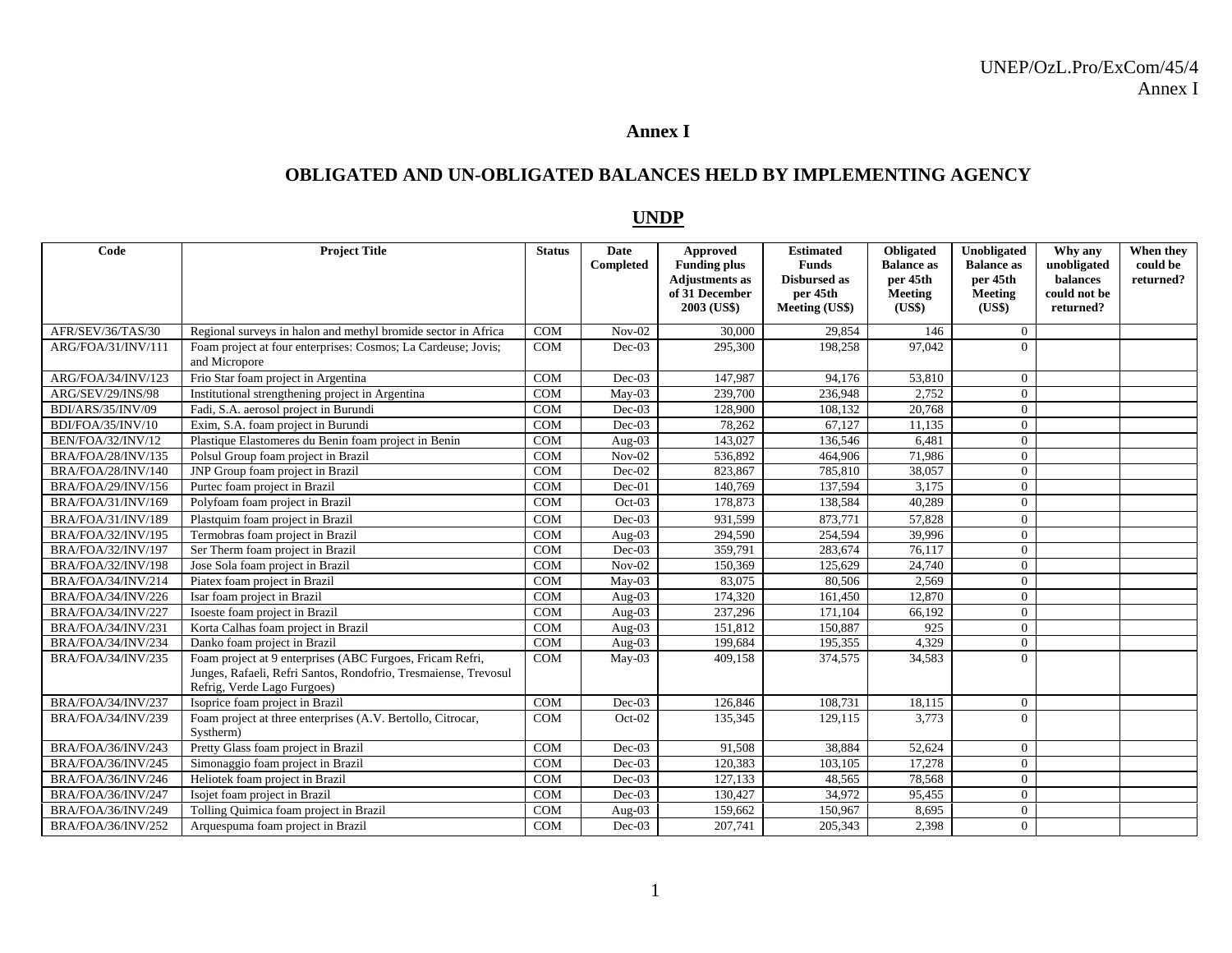| Code               | <b>Project Title</b>                                                                                                                 | <b>Status</b> | <b>Date</b><br>Completed   | <b>Approved</b><br><b>Funding plus</b><br><b>Adjustments</b> as<br>of 31 December<br>2003 (US\$) | <b>Estimated</b><br><b>Funds</b><br><b>Disbursed as</b><br>per 45th<br>Meeting (US\$) | Obligated<br><b>Balance</b> as<br>per 45th<br><b>Meeting</b><br>(US\$) | Unobligated<br><b>Balance as</b><br>per 45th<br><b>Meeting</b><br>(US\$) | Why any<br>unobligated<br>balances<br>could not be<br>returned? | When they<br>could be<br>returned? |
|--------------------|--------------------------------------------------------------------------------------------------------------------------------------|---------------|----------------------------|--------------------------------------------------------------------------------------------------|---------------------------------------------------------------------------------------|------------------------------------------------------------------------|--------------------------------------------------------------------------|-----------------------------------------------------------------|------------------------------------|
| BRA/FOA/36/INV/257 | Ariston Polimeros foam project in Brazil                                                                                             | <b>COM</b>    | Aug- $03$                  | 369,242                                                                                          | 355,193                                                                               | 14,049                                                                 | $\Omega$                                                                 |                                                                 |                                    |
| CHD/REF/29/TAS/07  | Refrigeration technical assistance project in Chad                                                                                   | <b>COM</b>    | $Jul-03$                   | 15,455                                                                                           | 7,342                                                                                 | 8,113                                                                  | $\overline{0}$                                                           |                                                                 |                                    |
| COL/REF/32/TAS/46  | Refrigeration technical assistance project in Colombia                                                                               | <b>COM</b>    | $Dec-03$                   | 40,000                                                                                           | 33,701                                                                                | 6,299                                                                  | $\overline{0}$                                                           |                                                                 |                                    |
| COL/SEV/30/INS/42  | Institutional strengthening project in Colombia                                                                                      | <b>COM</b>    | May-03                     | 212,000                                                                                          | 209,734                                                                               | 2,266                                                                  | $\theta$                                                                 |                                                                 |                                    |
| COS/SEV/27/INS/16  | Institutional strengthening project in Costa Rica                                                                                    | <b>COM</b>    | $Dec-01$                   | 108,087                                                                                          | 105,568                                                                               | 2,519                                                                  | $\overline{0}$                                                           |                                                                 |                                    |
| CPR/FOA/24/INV/245 | Jixi City Thermal Power Company foam project in China                                                                                | <b>COM</b>    | $Dec-03$                   | 673,380                                                                                          | 655,856                                                                               | 17,524                                                                 | $\theta$                                                                 |                                                                 |                                    |
| CPR/FOA/25/INV/247 | Jinling Petrochemical Co. Plastics Factory foam project in China                                                                     | <b>COM</b>    | $\overline{\text{May-}03}$ | 504,630                                                                                          | 500,158                                                                               | 4,472                                                                  | $\Omega$                                                                 |                                                                 |                                    |
| CPR/FOA/25/INV/254 | Victory Petroleum Organization Bureau foam project in China                                                                          | COM           | $Nov-03$                   | 563,760                                                                                          | 563,487                                                                               | 273                                                                    | $\mathbf{0}$                                                             |                                                                 |                                    |
| CPR/FOA/26/INV/257 | Tianjin Pipeline Engineering Group Co. Ltd. foam project in<br>China                                                                 | COM           | $Sep-03$                   | 626,400                                                                                          | 626,054                                                                               | 346                                                                    | $\Omega$                                                                 |                                                                 |                                    |
| CPR/FOA/26/INV/264 | Zhenjiang Radio Factory foam project in China                                                                                        | <b>COM</b>    | $Sep-03$                   | 617,860                                                                                          | 612,892                                                                               | 4,968                                                                  | $\overline{0}$                                                           |                                                                 |                                    |
| CPR/FOA/26/INV/265 | Daqing Petroleum Organization Bureau foam project in China                                                                           | <b>COM</b>    | $Nov-03$                   | 1,124,560                                                                                        | 1,123,941                                                                             | 619                                                                    | $\Omega$                                                                 |                                                                 |                                    |
| CPR/FOA/28/INV/286 | Hengfeng Polyurethane Spray Co. Ltd. foam project in China                                                                           | COM           | $Sep-03$                   | 1,206,600                                                                                        | 1,105,563                                                                             | 101,037                                                                | $\overline{0}$                                                           |                                                                 |                                    |
| CPR/FOA/29/INV/304 | Foam project at 4 SMEs (Ningbo Yongling Rubber & Plastic,<br>Sichuan Mianyang Jinpan Automobile Parts, Zhenjiang Xingda<br>Auto Par) | COM           | Sep-03                     | 245,710                                                                                          | 221,697                                                                               | 24,013                                                                 | $\Omega$                                                                 |                                                                 |                                    |
| CPR/FOA/29/INV/305 | Hangzhou Fanlong Steering Wheel, Co., Ltd. foam project in<br>China                                                                  | <b>COM</b>    | Sep-03                     | 176,520                                                                                          | 171,816                                                                               | 4,704                                                                  | $\Omega$                                                                 |                                                                 |                                    |
| CPR/FOA/29/INV/312 | Beijing Hanfeng Polyurethane Company foam project in China                                                                           | <b>COM</b>    | Sep-03                     | 440,830                                                                                          | 423,435                                                                               | 17,395                                                                 | $\overline{0}$                                                           |                                                                 |                                    |
| CPR/FOA/29/INV/314 | Tianjin Relong Insulation Pipe Plant foam project in China                                                                           | <b>COM</b>    | $Sep-03$                   | 93,190                                                                                           | 83,653                                                                                | 9,537                                                                  | $\overline{0}$                                                           |                                                                 |                                    |
| CPR/FOA/29/INV/316 | Taiyuan No. 2 Plastic Factory foam project in China                                                                                  | <b>COM</b>    | Sep-03                     | 127,790                                                                                          | 120,842                                                                               | 6,948                                                                  | $\theta$                                                                 |                                                                 |                                    |
| CPR/FOA/29/INV/319 | Dongfeng Automobile Body Company foam project in China                                                                               | <b>COM</b>    | $Sep-03$                   | 111,120                                                                                          | 101,865                                                                               | 9,255                                                                  | $\overline{0}$                                                           |                                                                 |                                    |
| CPR/FOA/29/INV/329 | Ningxian Oriental Auto Parts Plant foam project in China                                                                             | <b>COM</b>    | $Sep-03$                   | 122,235                                                                                          | 116,084                                                                               | 6,151                                                                  | $\overline{0}$                                                           |                                                                 |                                    |
| CPR/FOA/29/INV/333 | Jizhou Beinei Automobile Cushion Plant foam project in China                                                                         | COM           | May-03                     | 484,040                                                                                          | 456,660                                                                               | 27,380                                                                 | $\theta$                                                                 |                                                                 |                                    |
| CPR/REF/23/INV/226 | Wanbao Electrical Appliance Industries Co. refrigeration project<br>in China                                                         | COM           | $Dec-03$                   | 4,566,985                                                                                        | 4,484,962                                                                             | 82,023                                                                 | $\theta$                                                                 |                                                                 |                                    |
| CPR/REF/23/INV/232 | Laizhou Freezer Plant refrigeration project in China                                                                                 | <b>COM</b>    | Sep-03                     | 1,339,203                                                                                        | 1,332,427                                                                             | 6,776                                                                  | $\Omega$                                                                 |                                                                 |                                    |
| CPR/SOL/23/INV/224 | Fujian Putian Vikay Electronics Co. Ltd. solvent project in China                                                                    | <b>COM</b>    | $Nov-02$                   | 619,780                                                                                          | 617,424                                                                               | 2,356                                                                  | $\overline{0}$                                                           |                                                                 |                                    |
| DRC/REF/36/PRP/08  | Project preparation in recovery and recycling refrigeration sector<br>in Congo Dr                                                    | COM           | $Dec-03$                   | 15,000                                                                                           | 11,376                                                                                | 3,624                                                                  | $\Omega$                                                                 |                                                                 |                                    |
| EGY/FOA/22/INV/64  | Phase-out of the remaining ODS consumption in the foam sector<br>(11 enterprises) in Egypt                                           | <b>COM</b>    |                            | 1,672,000                                                                                        | 1,513,473                                                                             | 158,527                                                                | $\Omega$                                                                 |                                                                 |                                    |
| ELS/REF/25/TAS/06  | Refrigeration technical assistance project in El Salvador                                                                            | <b>COM</b>    | $Jun-03$                   | 10,500                                                                                           | 3,316                                                                                 | 7,184                                                                  | $\overline{0}$                                                           |                                                                 |                                    |
| FIJ/REF/29/TAS/04  | Recovery and recycling project in Fiji                                                                                               | <b>COM</b>    | $Dec-03$                   | 96,755                                                                                           | 90,256                                                                                | 6,499                                                                  | $\Omega$                                                                 |                                                                 |                                    |
| GHA/REF/32/TAS/12  | Recovery and recycling project in Ghana                                                                                              | <b>COM</b>    | $Dec-03$                   | 98,902                                                                                           | 96,304                                                                                | 2,598                                                                  | $\overline{0}$                                                           |                                                                 |                                    |
| HAI/REF/36/PRP/02  | Project preparation in the recovery and recycling refrigeration<br>sector in Haiti                                                   | <b>COM</b>    | $Dec-02$                   | 15,000                                                                                           | 14.501                                                                                | 499                                                                    | $\Omega$                                                                 |                                                                 |                                    |
| IDS/FOA/29/INV/112 | Tansri Gani foam project in Indonesia                                                                                                | <b>COM</b>    | Mar-03                     | 354,700                                                                                          | 238,133                                                                               | 116,567                                                                | $\overline{0}$                                                           |                                                                 |                                    |
| IDS/FOA/35/INV/126 | PT Kemenangan foam project in Indonesia                                                                                              | <b>COM</b>    | $Nov-03$                   | 104,817                                                                                          | 100,547                                                                               | 4,270                                                                  | $\overline{0}$                                                           |                                                                 |                                    |
| IDS/REF/35/INV/131 | PT Nikoteknik refrigeration project in Indonesia                                                                                     | <b>COM</b>    | $Nov-03$                   | 238,903                                                                                          | 209,588                                                                               | 29,315                                                                 | $\overline{0}$                                                           |                                                                 |                                    |
| IDS/REF/35/INV/132 | PT Sapporo Mestika refrigeration project in Indonesia                                                                                | <b>COM</b>    | $Oct-03$                   | 153,768                                                                                          | 145,918                                                                               | 7,850                                                                  | $\overline{0}$                                                           |                                                                 |                                    |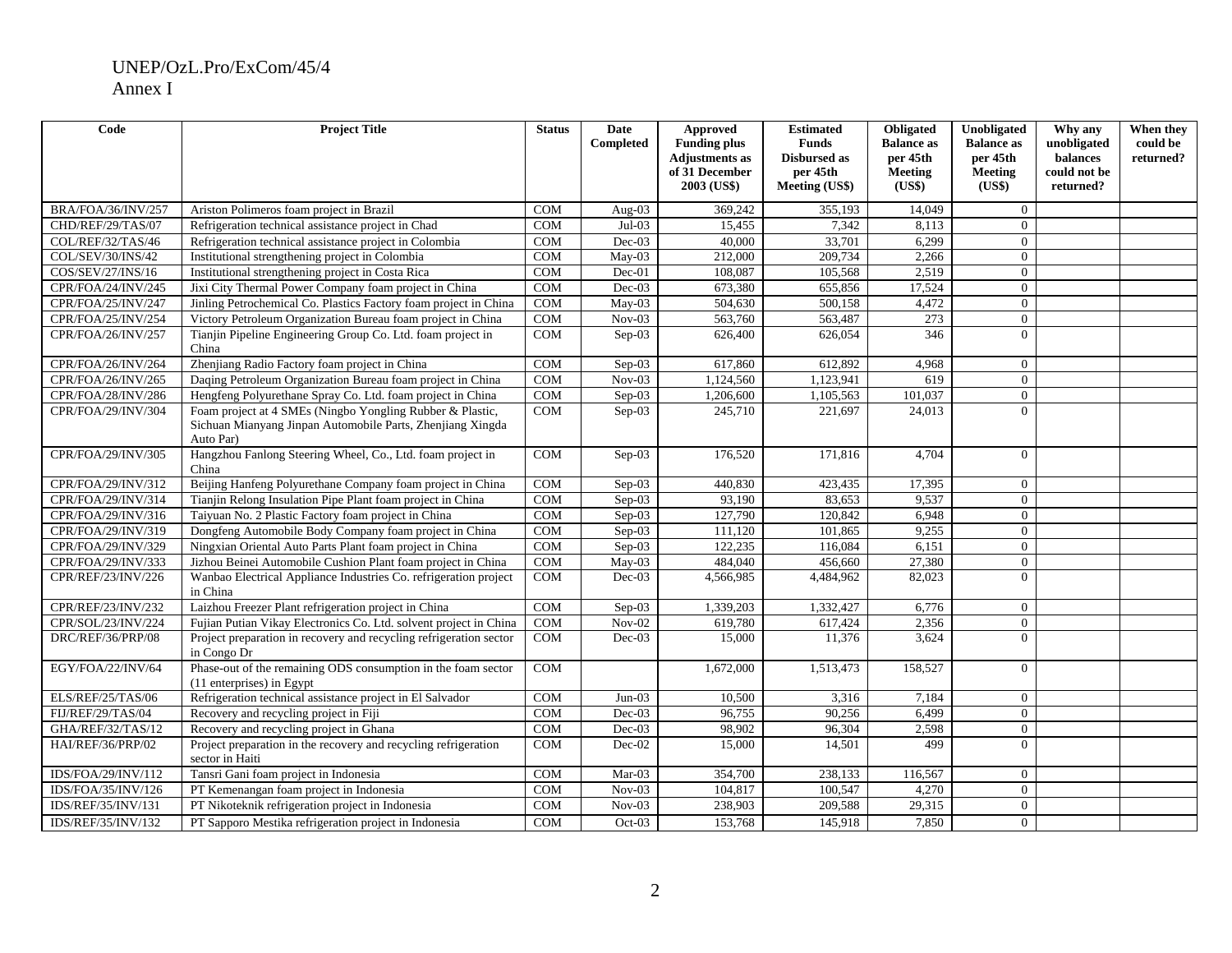| Code               | <b>Project Title</b>                                                                                                                                                       | <b>Status</b> | <b>Date</b><br>Completed | <b>Approved</b><br><b>Funding plus</b><br><b>Adjustments</b> as<br>of 31 December<br>2003 (US\$) | <b>Estimated</b><br><b>Funds</b><br>Disbursed as<br>per 45th<br>Meeting (US\$) | <b>Obligated</b><br><b>Balance as</b><br>per 45th<br><b>Meeting</b><br>(US\$) | Unobligated<br><b>Balance as</b><br>per 45th<br><b>Meeting</b><br>(US\$) | Why any<br>unobligated<br>balances<br>could not be<br>returned? | When they<br>could be<br>returned? |
|--------------------|----------------------------------------------------------------------------------------------------------------------------------------------------------------------------|---------------|--------------------------|--------------------------------------------------------------------------------------------------|--------------------------------------------------------------------------------|-------------------------------------------------------------------------------|--------------------------------------------------------------------------|-----------------------------------------------------------------|------------------------------------|
| IDS/REF/35/INV/133 | PT Hatindo Metal Utama refrigeration project in Indonesia                                                                                                                  | <b>COM</b>    | $Oct-03$                 | 145,894                                                                                          | 132,273                                                                        | 13,621                                                                        | $\overline{0}$                                                           |                                                                 |                                    |
| IDS/REF/35/INV/134 | PT Leoindo Kreasi refrigeration project in Indonesia                                                                                                                       | <b>COM</b>    | $Oct-03$                 | 119,394                                                                                          | 107,498                                                                        | 11,896                                                                        | $\overline{0}$                                                           |                                                                 |                                    |
| IDS/REF/35/INV/135 | PT Alfa Metalindo Agra refrigeration project in Indonesia                                                                                                                  | <b>COM</b>    | $Oct-03$                 | 146,960                                                                                          | 133,475                                                                        | 13,485                                                                        | $\Omega$                                                                 |                                                                 |                                    |
| IDS/REF/35/INV/136 | PT Gastro Gizi Sarana refrigeration project in Indonesia                                                                                                                   | <b>COM</b>    | $Nov-03$                 | 221,049                                                                                          | 212,636                                                                        | 8,413                                                                         | $\Omega$                                                                 |                                                                 |                                    |
| IDS/REF/36/PRP/137 | Project preparation in the manufacturing refrigeration sector<br>(terminal phase-out) in Indonesia                                                                         | COM           | Apr- $03$                | 20,000                                                                                           | 16,696                                                                         | 3,304                                                                         | $\Omega$                                                                 |                                                                 |                                    |
| IDS/REF/36/PRP/138 | Preparation of a refrigerant management plan in Indonesia                                                                                                                  | <b>COM</b>    | Apr-03                   | 35,000                                                                                           | 29,218                                                                         | 5,782                                                                         | $\overline{0}$                                                           |                                                                 |                                    |
| IND/ARS/28/INV/227 | Ruby Aerosols aerosol project in India                                                                                                                                     | <b>COM</b>    | $Jan-02$                 | 45,800                                                                                           | 43,557                                                                         | 2,243                                                                         | $\Omega$                                                                 |                                                                 |                                    |
| IND/FOA/20/INV/101 | Vora Cork Industries foam project in India                                                                                                                                 | <b>COM</b>    | $Jul-03$                 | 264,500                                                                                          | 212,347                                                                        | 52,153                                                                        | $\overline{0}$                                                           |                                                                 |                                    |
| IND/FOA/28/INV/229 | Foam project at 28 small and medium-sized enterprises in India                                                                                                             | <b>COM</b>    | Dec-02                   | 699,139                                                                                          | 650,575                                                                        | 48,564                                                                        | $\overline{0}$                                                           |                                                                 |                                    |
| IND/FOA/29/INV/242 | Foam project at 24 SMEs in India                                                                                                                                           | <b>COM</b>    | Apr- $03$                | 777.198                                                                                          | 749.249                                                                        | 27,949                                                                        | $\theta$                                                                 |                                                                 |                                    |
| IND/FOA/32/INV/280 | Netplast Ltd. foam project in India                                                                                                                                        | <b>COM</b>    | Sep-03                   | 177,224                                                                                          | 173,600                                                                        | 3,624                                                                         | $\theta$                                                                 |                                                                 |                                    |
| IND/FOA/32/INV/285 | Sun Steering Wheels, Ltd. foam project in India                                                                                                                            | <b>COM</b>    | $Feb-03$                 | 144,379                                                                                          | 138,881                                                                        | 5,498                                                                         | $\mathbf{0}$                                                             |                                                                 |                                    |
| IND/FOA/32/INV/289 | Sawhney Seating Systems foam project in India                                                                                                                              | <b>COM</b>    | $Jul-03$                 | 241,619                                                                                          | 238,494                                                                        | 3,125                                                                         | $\overline{0}$                                                           |                                                                 |                                    |
| IND/FOA/34/INV/312 | Rome Plastics P., Ltd. foam project in India                                                                                                                               | <b>COM</b>    | $Nov-03$                 | 100,546                                                                                          | 96,038                                                                         | 4,508                                                                         | $\overline{0}$                                                           |                                                                 |                                    |
| IND/FOA/34/INV/321 | Foam project at 14 enterprises in India                                                                                                                                    | <b>COM</b>    | $Sep-03$                 | 759,165                                                                                          | 748.554                                                                        | 10.611                                                                        | $\Omega$                                                                 |                                                                 |                                    |
| IND/FOA/34/INV/324 | Apollo Steelcrafts foam project in India                                                                                                                                   | <b>COM</b>    | $Nov-03$                 | 76,925                                                                                           | 72,724                                                                         | 4,201                                                                         | $\overline{0}$                                                           |                                                                 |                                    |
| IND/FOA/34/INV/330 | Nu-Foam Rubber Industries P., Ltd. foam project in India                                                                                                                   | COM           | Feb-03                   | 160,150                                                                                          | 159,035                                                                        | 1,115                                                                         | $\overline{0}$                                                           |                                                                 |                                    |
| IND/FOA/34/INV/334 | Solvay Moulding P., Ltd. foam project in India                                                                                                                             | <b>COM</b>    | $Jul-03$                 | 196,885                                                                                          | 181,017                                                                        | 15,868                                                                        | $\overline{0}$                                                           |                                                                 |                                    |
| IND/FOA/36/PRP/348 | Preparation of a terminal programme in the foam sector in India                                                                                                            | COM           | $Dec-02$                 | 40,000                                                                                           | 33,392                                                                         | 6,608                                                                         | $\overline{0}$                                                           |                                                                 |                                    |
| IND/REF/32/INV/282 | Sandlas Air-Con Systems P. Ltd. refrigeration project in India                                                                                                             | <b>COM</b>    | $Dec-03$                 | 228,517                                                                                          | 214,389                                                                        | 14,128                                                                        | $\mathbf{0}$                                                             |                                                                 |                                    |
| IND/REF/32/INV/286 | Refrigeration project at nine enterprises in India                                                                                                                         | <b>COM</b>    | $Nov-03$                 | 789,425                                                                                          | 753,706                                                                        | 35,719                                                                        | $\theta$                                                                 |                                                                 |                                    |
| IND/REF/32/TAS/279 | Refrigeration technical assistance project in India                                                                                                                        | <b>COM</b>    | $Jul-03$                 | 30,000                                                                                           | 26,325                                                                         | 3,675                                                                         | $\overline{0}$                                                           |                                                                 |                                    |
| IND/REF/34/INV/323 | Refrigeration project at 5 enterprises in India (Ahmedabad Low<br>Temp, Kalkura Cooling Machines, Mechelec Steel Products,<br>Polfrost Aircon and Shri Ambica Engineering) | <b>COM</b>    | $Nov-03$                 | 323,627                                                                                          | 316,228                                                                        | 7.399                                                                         | $\Omega$                                                                 |                                                                 |                                    |
| IND/REF/35/INV/339 | Refrigeration project at fourteen enterprises in India                                                                                                                     | <b>COM</b>    | $Nov-03$                 | 960.097                                                                                          | 955,072                                                                        | 5,025                                                                         | $\overline{0}$                                                           |                                                                 |                                    |
| IND/REF/35/INV/340 | Ice-Make Refrigeration refrigeration project in India                                                                                                                      | <b>COM</b>    | $Nov-03$                 | 157,305                                                                                          | 156,072                                                                        | 1,233                                                                         | $\theta$                                                                 |                                                                 |                                    |
| IND/REF/35/INV/341 | Konark Refrigeration Appliances P., Ltd. refrigeration project in<br>India                                                                                                 | <b>COM</b>    | $Nov-03$                 | 182,684                                                                                          | 181,356                                                                        | 1,328                                                                         | $\Omega$                                                                 |                                                                 |                                    |
| IND/REF/35/INV/342 | Refrigeration project at nine enterprises in India                                                                                                                         | <b>COM</b>    | $Nov-03$                 | 726,448                                                                                          | 713,579                                                                        | 12,869                                                                        | $\overline{0}$                                                           |                                                                 |                                    |
| IND/REF/36/PRP/344 | Project preparation in the manufacturing refrigeration (terminal<br>phase-out) sector in India                                                                             | <b>COM</b>    | $Dec-02$                 | 20,000                                                                                           | 19,255                                                                         | 745                                                                           | $\Omega$                                                                 |                                                                 |                                    |
| IRA/FOA/32/INV/75  | Nobough Industrial Co. foam project in Iran                                                                                                                                | <b>CLO</b>    |                          | 248,736                                                                                          | 164,654                                                                        | 84,082                                                                        | $\Omega$                                                                 |                                                                 |                                    |
| IRA/FOA/34/INV/88  | Abre Sanati Iran foam project in Iran                                                                                                                                      | <b>COM</b>    | $Jun-03$                 | 344,407                                                                                          | 203,541                                                                        | 140,866                                                                       | $\theta$                                                                 |                                                                 |                                    |
| IRA/FOA/36/PRP/141 | Project preparation for 2 projects in the flexible slabstock foam<br>sector in Iran                                                                                        | <b>COM</b>    | Apr-03                   | 10,000                                                                                           | 8,500                                                                          | 1,500                                                                         | $\Omega$                                                                 |                                                                 |                                    |
| IRA/FOA/36/PRP/142 | Project preparation for 2 projects in the rigid foam sector in Iran                                                                                                        | <b>COM</b>    | Apr- $03$                | 10,000                                                                                           | 8,500                                                                          | 1,500                                                                         | $\overline{0}$                                                           |                                                                 |                                    |
| IRA/FOA/36/PRP/143 | Project preparation for 4 projects in the flexible slabstock foam<br>sector in Iran                                                                                        | COM           | Apr-03                   | 12,500                                                                                           | $\Omega$                                                                       | 12,500                                                                        | $\Omega$                                                                 |                                                                 |                                    |
| IRA/FOA/36/PRP/144 | Project preparation for 6 projects in the rigid foam sector in Iran                                                                                                        | <b>COM</b>    | Apr-03                   | 12,500                                                                                           | $\overline{0}$                                                                 | 12,500                                                                        | $\overline{0}$                                                           |                                                                 |                                    |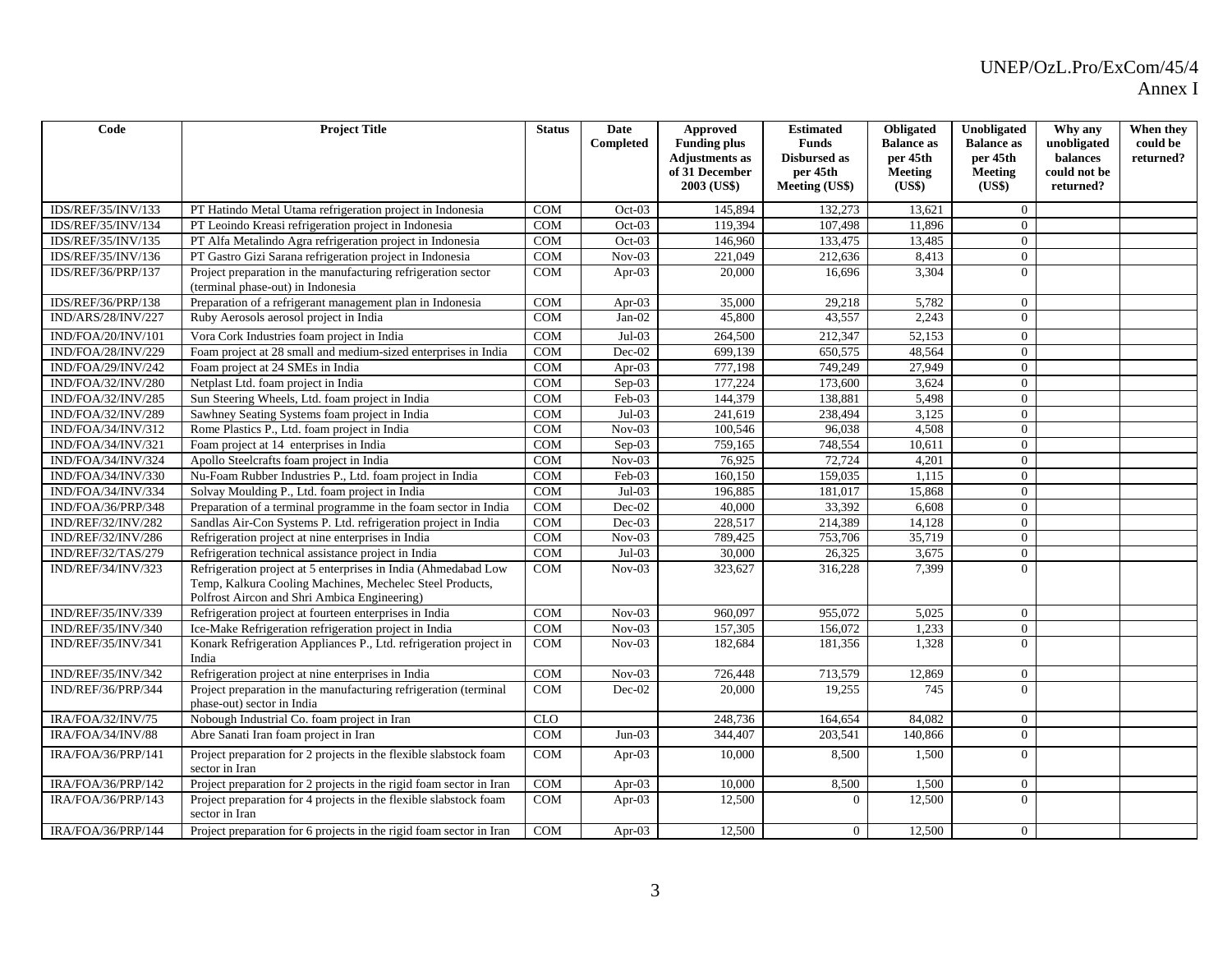| Code               | <b>Project Title</b>                                                                                                     | <b>Status</b> | <b>Date</b><br>Completed   | Approved<br><b>Funding plus</b><br><b>Adjustments</b> as<br>of 31 December<br>2003 (US\$) | <b>Estimated</b><br><b>Funds</b><br>Disbursed as<br>per 45th<br>Meeting (US\$) | Obligated<br><b>Balance as</b><br>per 45th<br><b>Meeting</b><br>(US\$) | Unobligated<br><b>Balance as</b><br>per 45th<br>Meeting<br>(US\$) | Why any<br>unobligated<br>balances<br>could not be<br>returned? | When they<br>could be<br>returned? |
|--------------------|--------------------------------------------------------------------------------------------------------------------------|---------------|----------------------------|-------------------------------------------------------------------------------------------|--------------------------------------------------------------------------------|------------------------------------------------------------------------|-------------------------------------------------------------------|-----------------------------------------------------------------|------------------------------------|
| IRA/REF/34/INV/100 | Hanzad Co. refrigeration project in Iran                                                                                 | <b>COM</b>    | Aug- $03$                  | 199,627                                                                                   | 167.198                                                                        | 32,429                                                                 | $\Omega$                                                          |                                                                 |                                    |
| IRA/REF/34/INV/84  | Rezvan Co. refrigeration project in Iran                                                                                 | <b>COM</b>    | Sep-03                     | 182,182                                                                                   | 148,083                                                                        | 34,099                                                                 | $\Omega$                                                          |                                                                 |                                    |
| IRA/REF/34/INV/85  | Electro Ara Co. refrigeration project in Iran                                                                            | <b>COM</b>    | $Jun-03$                   | 178,784                                                                                   | 97,270                                                                         | 81,514                                                                 | $\overline{0}$                                                    |                                                                 |                                    |
| IRA/REF/34/INV/86  | Boloorin Yazd Refrigerator Co. refrigeration project in Iran                                                             | <b>COM</b>    | $Jun-03$                   | 212,320                                                                                   | 175,065                                                                        | 37,255                                                                 | $\Omega$                                                          |                                                                 |                                    |
| IRA/REF/34/INV/89  | Mersun Co. refrigeration project in Iran                                                                                 | <b>COM</b>    | Aug-03                     | 162,891                                                                                   | 133,722                                                                        | 29,169                                                                 | $\Omega$                                                          |                                                                 |                                    |
| IRA/REF/34/INV/90  | Ideal Sardsir Co. refrigeration project in Iran                                                                          | COM           | Sep-03                     | 187,907                                                                                   | 174,596                                                                        | 13,311                                                                 | $\Omega$                                                          |                                                                 |                                    |
| IRA/REF/34/INV/91  | Parsa Sazan Co. refrigeration project in Iran                                                                            | <b>COM</b>    | $Aug-03$                   | 212,845                                                                                   | 142,843                                                                        | 70,002                                                                 | $\overline{0}$                                                    |                                                                 |                                    |
| IRA/REF/34/INV/94  | Sepand Afroz Co. refrigeration project in Iran                                                                           | <b>COM</b>    | Aug- $03$                  | 172,881                                                                                   | 149,510                                                                        | 23,371                                                                 | $\overline{0}$                                                    |                                                                 |                                    |
| IRA/REF/36/PRP/147 | Project preparation in the manufacturing of refrigeration<br>equipment sector (terminal phase-out) in Iran               | <b>COM</b>    | $Dec-03$                   | 35,000                                                                                    | 29,218                                                                         | 5,782                                                                  | $\Omega$                                                          |                                                                 |                                    |
| KAM/REF/36/PRP/02  | Formulation of investment components of the RMP in Cambodia                                                              | <b>COM</b>    | Dec-03                     | 15,000                                                                                    | 12,522                                                                         | 2,478                                                                  | $\overline{0}$                                                    |                                                                 |                                    |
| KEN/SEV/09/INS/03  | Institutional strengthening project in Kenya                                                                             | <b>COM</b>    | Jun-98                     | 175,000                                                                                   | 174,965                                                                        | 35                                                                     | $\theta$                                                          |                                                                 |                                    |
| KEN/SEV/32/INS/25  | Institutional strengthening project in Kenya                                                                             | <b>COM</b>    | $Jan-03$                   | 116,667                                                                                   | 116,282                                                                        | 385                                                                    | $\theta$                                                          |                                                                 |                                    |
| KYR/REF/37/TAS/04  | Recovery and recycling project in Kyrgyzstan                                                                             | <b>COM</b>    | $Oct-03$                   | 185,175                                                                                   | 162,323                                                                        | 22,852                                                                 | $\Omega$                                                          |                                                                 |                                    |
| LAO/FOA/36/PRP/08  | Project preparation for 2 projects in the flexible slabstock foam<br>sector in Laos                                      | <b>COM</b>    | Apr-03                     | 20,000                                                                                    | 16,696                                                                         | 3,304                                                                  | $\Omega$                                                          |                                                                 |                                    |
| LIB/FOA/36/PRP/19  | Project preparation for 3 projects in the flexible slabstock foam<br>sector in Libya                                     | <b>COM</b>    | $Dec-03$                   | 20,000                                                                                    | 5,500                                                                          | 14,500                                                                 | $\Omega$                                                          |                                                                 |                                    |
| MAL/FUM/36/PRP/146 | Project preparation in the soil fumigant sector in Malaysia                                                              | <b>COM</b>    | Sep-03                     | 10,000                                                                                    | 8,348                                                                          | 1,652                                                                  | $\overline{0}$                                                    |                                                                 |                                    |
| MAL/REF/32/INV/140 | Refrigeration project at eleven small and medium-sized<br>enterprises                                                    | <b>COM</b>    | $\overline{\text{Nov-03}}$ | 960,658                                                                                   | 920,476                                                                        | 40,182                                                                 | $\Omega$                                                          |                                                                 |                                    |
| MAL/REF/32/INV/141 | Refrigeration project at three enterprises in Malaysia (SKE<br>Fookmei, Master Shanghai Turnparts and Maltar Industries) | <b>COM</b>    | $Nov-03$                   | 505,184                                                                                   | 482,293                                                                        | 22,891                                                                 | $\Omega$                                                          |                                                                 |                                    |
| MAL/SEV/26/INS/114 | Institutional strengthening project in Malaysia                                                                          | <b>COM</b>    | $Dec-00$                   | 215,000                                                                                   | 178,116                                                                        | 36,884                                                                 | $\overline{0}$                                                    |                                                                 |                                    |
| MEX/FUM/36/PRP/105 | Project preparation in the storage fumigant sector in Mexico                                                             | <b>COM</b>    | $Sep-03$                   | 25,000                                                                                    | 23,715                                                                         | 1,285                                                                  | $\overline{0}$                                                    |                                                                 |                                    |
| MEX/SEV/38/CPG/111 | Preparation of the country programme update in Mexico                                                                    | <b>COM</b>    | $Dec-03$                   | 48,046                                                                                    | 30,091                                                                         | 17,955                                                                 | $\Omega$                                                          |                                                                 |                                    |
| MOR/FOA/23/INV/12  | Sodiflex and Tiznit Plastic S.A. in Morocco                                                                              | <b>CLO</b>    |                            | 517,300                                                                                   | 510,807                                                                        | 6,493                                                                  | $\theta$                                                          |                                                                 |                                    |
| NER/REF/37/PRP/10  | Preparation of the refrigerant management plan update in Niger                                                           | <b>COM</b>    | $Nov-03$                   | 10,000                                                                                    | 7,584                                                                          | 2,416                                                                  | $\Omega$                                                          |                                                                 |                                    |
| NIR/FOA/26/INV/42  | Yinka-Oba Foam Nig. Ltd. foam project in Nigeria                                                                         | COM           | Aug-03                     | 185,300                                                                                   | 184,665                                                                        | 635                                                                    | $\Omega$                                                          |                                                                 |                                    |
| NIR/FOA/28/INV/46  | United Foam Products Nig. Ltd. foam project in Nigeria                                                                   | <b>COM</b>    | Aug-03                     | 137,310                                                                                   | 58,331                                                                         | 78,979                                                                 | $\overline{0}$                                                    |                                                                 |                                    |
| NIR/FOA/29/INV/55  | Rubez (Nig.) Ltd. (Current Foam) foam project in Nigeria                                                                 | COM           | Aug-03                     | 89,803                                                                                    | 81,629                                                                         | 8,174                                                                  | $\overline{0}$                                                    |                                                                 |                                    |
| NIR/FOA/29/INV/56  | Jafco Industries Limited foam project in Nigeria                                                                         | <b>COM</b>    | Dec-02                     | 58,559                                                                                    | 55,893                                                                         | 2,666                                                                  | $\overline{0}$                                                    |                                                                 |                                    |
| NIR/FOA/31/INV/65  | Sokoto Foam Factory (Nig.) Ltd. foam project in Nigeria                                                                  | <b>COM</b>    | Dec-02                     | 141,421                                                                                   | 137,093                                                                        | 4,328                                                                  | $\overline{0}$                                                    |                                                                 |                                    |
| NIR/FOA/31/INV/70  | Jafa Foam Products Nig. Ltd. foam project in Nigeria                                                                     | <b>COM</b>    | Dec-02                     | 124,667                                                                                   | 96,017                                                                         | 28,650                                                                 | $\Omega$                                                          |                                                                 |                                    |
| NIR/FOA/34/INV/85  | Gasfa Industries Nig., Ltd. (Meka Foam) foam project in Nigeria                                                          | <b>COM</b>    | Aug- $03$                  | 238,843                                                                                   | 228,947                                                                        | 9,896                                                                  | $\overline{0}$                                                    |                                                                 |                                    |
| NIR/FOA/34/INV/88  | Rima Foam Products Ltd. foam project in Nigeria                                                                          | <b>COM</b>    | Dec-02                     | 119,036                                                                                   | 115,981                                                                        | 3,055                                                                  | $\Omega$                                                          |                                                                 |                                    |
| NIR/FOA/34/INV/91  | Global Plastic Industries, Ltd. foam project in Nigeria                                                                  | CLO           |                            | 36,801                                                                                    | 32,379                                                                         | 4,422                                                                  | $\theta$                                                          |                                                                 |                                    |
| NIR/FOA/34/INV/92  | Bibafoam Ind., Ltd. foam project in Nigeria                                                                              | <b>COM</b>    | $Dec-02$                   | 114,685                                                                                   | 111,179                                                                        | 3,506                                                                  | $\Omega$                                                          |                                                                 |                                    |
| NIR/FOA/35/INV/94  | Bamako Industrial, Ltd. foam project in Nigeria                                                                          | <b>COM</b>    | $Dec-03$                   | 114,510                                                                                   | 73,106                                                                         | 41,404                                                                 | $\overline{0}$                                                    |                                                                 |                                    |
| NIR/FOA/35/INV/95  | Agric Services (Nig.), Ltd. foam project in Nigeria                                                                      | <b>COM</b>    | Aug- $03$                  | 239,160                                                                                   | 238,634                                                                        | $\overline{526}$                                                       | $\Omega$                                                          |                                                                 |                                    |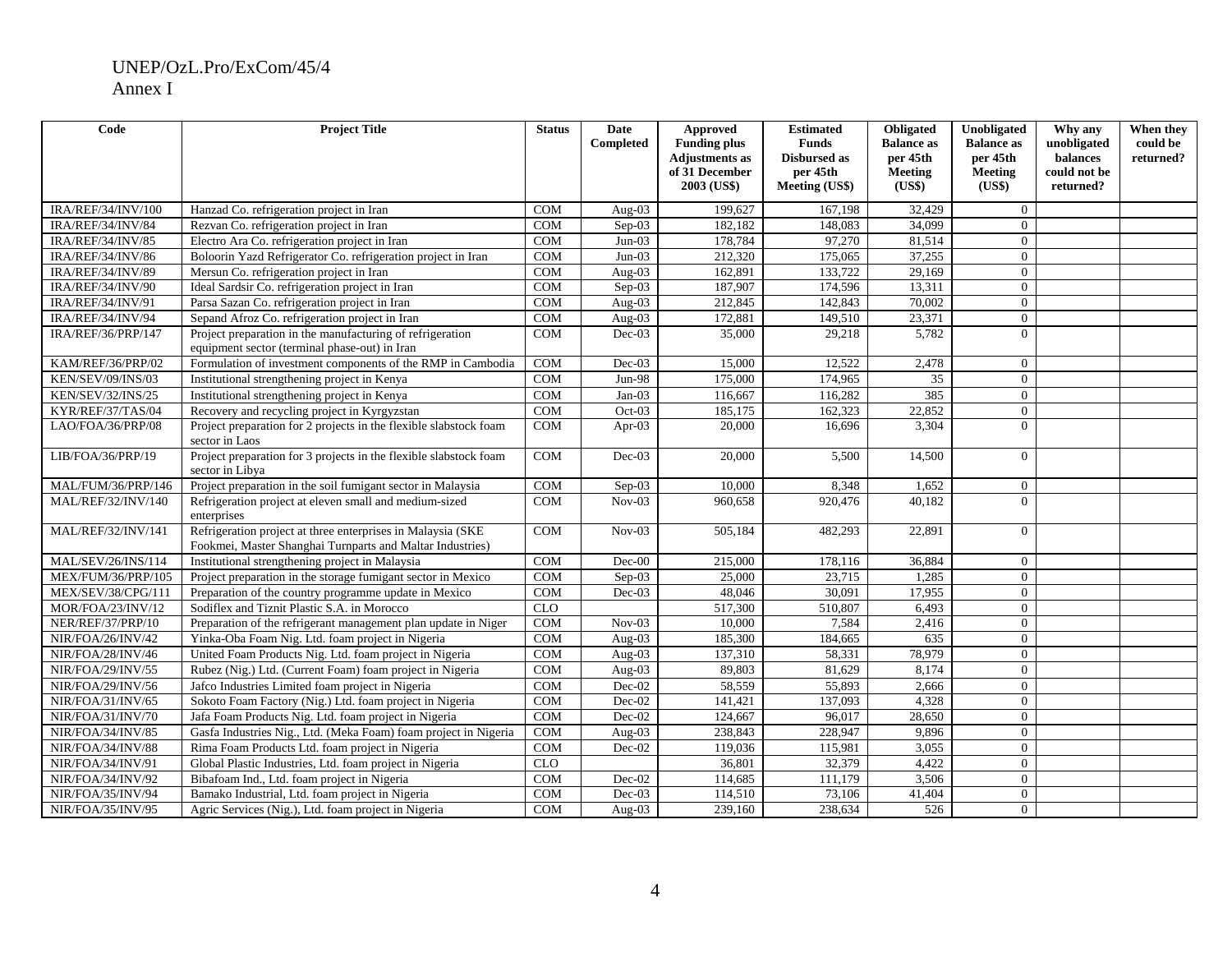| Code               | <b>Project Title</b>                                                                           | <b>Status</b> | Date<br>Completed | Approved<br><b>Funding plus</b><br><b>Adjustments</b> as<br>of 31 December<br>2003 (US\$) | <b>Estimated</b><br><b>Funds</b><br><b>Disbursed as</b><br>per 45th<br>Meeting (US\$) | Obligated<br><b>Balance</b> as<br>per 45th<br>Meeting<br>(US\$) | Unobligated<br><b>Balance as</b><br>per 45th<br><b>Meeting</b><br>(US\$) | Why any<br>unobligated<br>balances<br>could not be<br>returned? | When they<br>could be<br>returned? |
|--------------------|------------------------------------------------------------------------------------------------|---------------|-------------------|-------------------------------------------------------------------------------------------|---------------------------------------------------------------------------------------|-----------------------------------------------------------------|--------------------------------------------------------------------------|-----------------------------------------------------------------|------------------------------------|
| NIR/FOA/35/INV/96  | Foam project at ten box-foam enterprises in Lagos area in<br>Nigeria                           | <b>COM</b>    | $Dec-03$          | 1,062,808                                                                                 | 1.053.922                                                                             | 8,886                                                           | $\Omega$                                                                 |                                                                 |                                    |
| NIR/FOA/36/PRP/100 | Preparation of a terminal programme in the foam sector in<br>Nigeria                           | <b>COM</b>    | Dec-02            | 50,000                                                                                    | 45,309                                                                                | 4,691                                                           | $\Omega$                                                                 |                                                                 |                                    |
| PHI/FOA/31/INV/64  | Prescon Construction and Development foam project in the<br>Philippines                        | <b>COM</b>    | Sep-02            | 187,926                                                                                   | 162,680                                                                               | 25,246                                                          | $\Omega$                                                                 |                                                                 |                                    |
| RWA/REF/36/PRP/02  | Formulation of a refrigerant management plan in Rwanda                                         | <b>COM</b>    | $Dec-03$          | 15.000                                                                                    | 11.376                                                                                | 3,624                                                           | $\overline{0}$                                                           |                                                                 |                                    |
| SRL/FUM/36/PRP/19  | Preparation of a terminal programme in the fumigant sector in<br>Sri Lanka                     | <b>COM</b>    | $Nov-02$          | 25,000                                                                                    | 20,870                                                                                | 4,130                                                           | $\Omega$                                                                 |                                                                 |                                    |
| SYR/REF/26/INV/39  | El-Effendi Refrigerator Plant refrigeration project in Syria                                   | <b>COM</b>    | Aug- $03$         | 182,802                                                                                   | 124,950                                                                               | 57,852                                                          | $\Omega$                                                                 |                                                                 |                                    |
| SYR/REF/29/INV/52  | Refrigeration project at seven enterprises                                                     | <b>COM</b>    | Aug- $03$         | 743,419                                                                                   | 695,084                                                                               | 48,335                                                          | $\Omega$                                                                 |                                                                 |                                    |
| SYR/REF/31/INV/65  | Assalam Refrigerator Co. refrigeration project in Syria                                        | <b>COM</b>    | Aug- $03$         | 144,309                                                                                   | 140.309                                                                               | 4,000                                                           | $\Omega$                                                                 |                                                                 |                                    |
| SYR/REF/31/INV/66  | Alfa Refrigerators Co. refrigeration project in Syria                                          | <b>COM</b>    | Aug- $03$         | 114,461                                                                                   | 110,060                                                                               | 4,401                                                           | $\Omega$                                                                 |                                                                 |                                    |
| SYR/REF/31/INV/67  | Dolphin Refrigerators refrigeration project in Syria                                           | <b>COM</b>    | Aug- $03$         | 113,045                                                                                   | 109,045                                                                               | 4,000                                                           | $\Omega$                                                                 |                                                                 |                                    |
| SYR/REF/32/INV/69  | Al-Raed Refrigeration refrigeration project in Syria                                           | <b>COM</b>    | $Sep-03$          | 211,800                                                                                   | 197.935                                                                               | 13,865                                                          | $\Omega$                                                                 |                                                                 |                                    |
| SYR/REF/34/INV/79  | Refrigeration House Co. refrigeration project in Syria                                         | <b>COM</b>    | $Sep-03$          | 253,653                                                                                   | 214,982                                                                               | 38,670                                                          | $\Omega$                                                                 |                                                                 |                                    |
| SYR/REF/36/PRP/84  | Project preparation in the manufacturing refrigeration sector<br>(terminal phase-out) in Syria | <b>COM</b>    | $Sep-02$          | 20,000                                                                                    | 19.660                                                                                | 340                                                             | $\Omega$                                                                 |                                                                 |                                    |
| TRI/REF/38/PRP/14  | Project preparation for the RMP update in Trinidad and Tobago                                  | <b>COM</b>    | $Jul-03$          | 13,500                                                                                    | 12.823                                                                                | 677                                                             | $\Omega$                                                                 |                                                                 |                                    |
| TRI/SEV/32/INS/13  | Institutional strengthening project in Trinidad and Tobago                                     | <b>COM</b>    | $Jan-03$          | 44,000                                                                                    | 40,347                                                                                | 3,653                                                           | $\Omega$                                                                 |                                                                 |                                    |
| URT/FOA/31/INV/13  | Plyfoam Limited foam project in Tanzania                                                       | <b>COM</b>    |                   | 175,134                                                                                   | 123,231                                                                               | 51,903                                                          | $\Omega$                                                                 |                                                                 |                                    |
| VEN/SEV/31/INS/87  | Institutional strengthening project in Venezuela                                               | <b>COM</b>    | $Dec-02$          | 219,600                                                                                   | 208,320                                                                               | 11,280                                                          | $\overline{0}$                                                           |                                                                 |                                    |
| VIE/REF/34/TAS/35  | Recovery and recycling project in Vietnam                                                      | <b>COM</b>    | Aug- $03$         | 50,500                                                                                    | 49.524                                                                                | 976                                                             | $\Omega$                                                                 |                                                                 |                                    |
|                    |                                                                                                |               |                   |                                                                                           |                                                                                       |                                                                 |                                                                          |                                                                 |                                    |
| Total-UNDP         |                                                                                                |               |                   |                                                                                           |                                                                                       | 3,189,305                                                       | $\mathbf{0}$                                                             |                                                                 |                                    |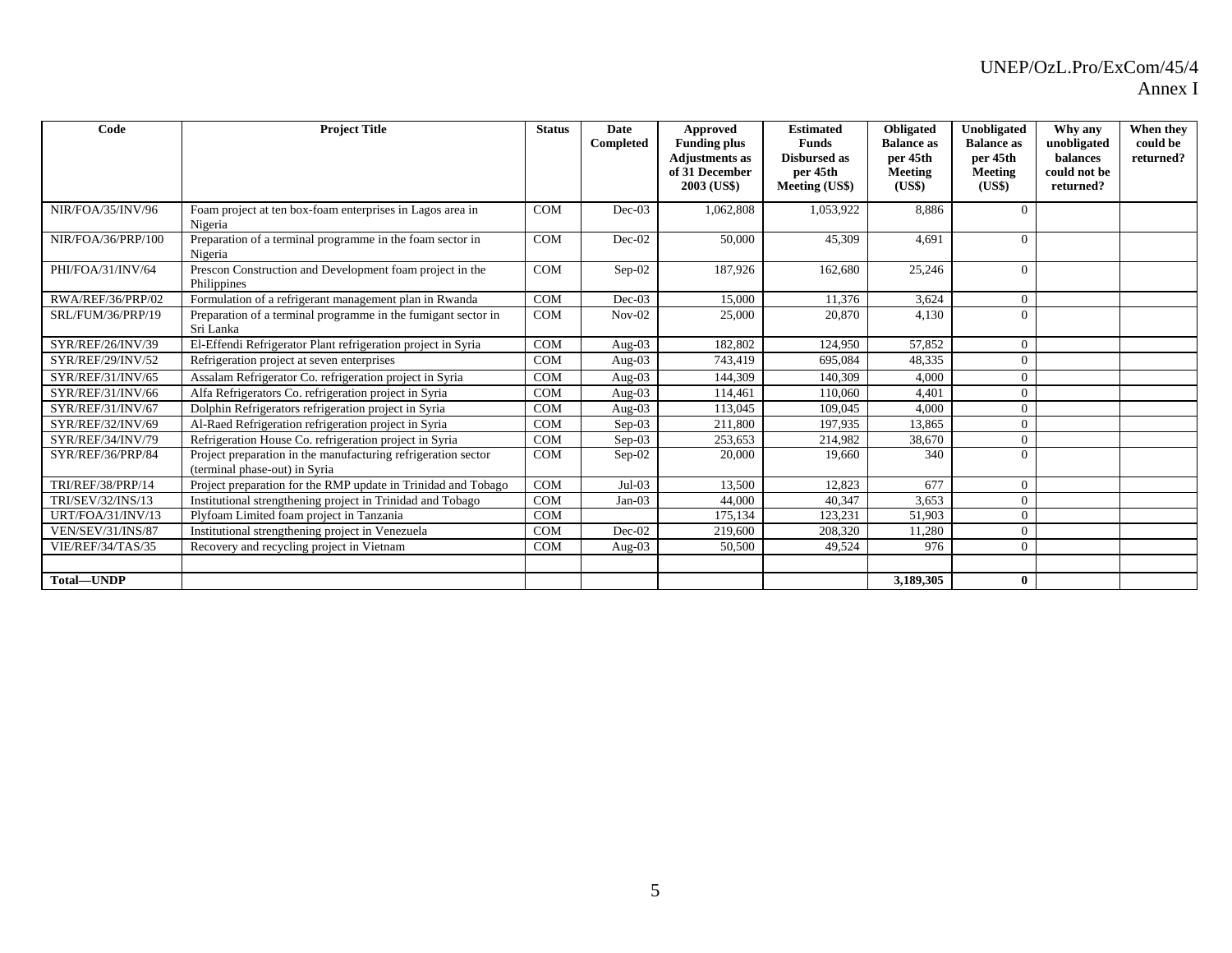#### **UNEP**

| Code               | <b>Project Title</b>                                                                                                   | <b>Status</b> | Date<br>Completed | Approved<br><b>Funding plus</b><br><b>Adjustments as</b><br>of 31 December<br>2003 (US\$) | <b>Estimated</b><br><b>Funds</b><br><b>Disbursed as</b><br>per 45th<br>Meeting (US\$) | <b>Obligated</b><br><b>Balance</b> as<br>per 45th<br>Meeting<br>( <b>US5</b> ) | Unobligated<br><b>Balance as per</b><br>45th Meeting<br>(US\$) | Why any<br>unobligated<br>balances<br>could not be<br>returned? | When they<br>could be<br>returned? |
|--------------------|------------------------------------------------------------------------------------------------------------------------|---------------|-------------------|-------------------------------------------------------------------------------------------|---------------------------------------------------------------------------------------|--------------------------------------------------------------------------------|----------------------------------------------------------------|-----------------------------------------------------------------|------------------------------------|
| AFR/FUM/27/TRA/23  | Fumigant training project in Africa                                                                                    | <b>COM</b>    | Dec-01            | 80,000                                                                                    | 74.682                                                                                | 5,318                                                                          | $\Omega$                                                       |                                                                 |                                    |
| ASP/FUM/34/TRA/43  | Regional workshop on the experiences of use of methyl<br>bromide alternatives evaluated under the Multilateral<br>Fund | <b>COM</b>    | $Dec-03$          | 80,000                                                                                    | 71,761                                                                                | 7,206                                                                          | 1,033                                                          |                                                                 | Once FIN                           |
| COI/REF/35/TRA/07  | Refrigeration training project in Cote d'Ivoire                                                                        | <b>COM</b>    | $Dec-03$          | 51,000                                                                                    | 43,907                                                                                | 1.093                                                                          | 6.000                                                          |                                                                 | Once FIN                           |
| COI/REF/35/TRA/08  | Refrigeration training project in Cote d'Ivoire                                                                        | <b>COM</b>    | $Dec-03$          | 39,000                                                                                    | 25.247                                                                                | 13,753                                                                         | $\Omega$                                                       |                                                                 |                                    |
| COL/REF/17/TRA/18  | Refrigeration training project in Colombia                                                                             | <b>COM</b>    | $Dec-03$          | 149,100                                                                                   | 107.019                                                                               | $\Omega$                                                                       | 42,081                                                         |                                                                 | Once FIN                           |
| DRC/REF/32/TAS/03  | Refrigeration technical assistance project in Congo DR                                                                 | <b>COM</b>    | $Dec-03$          | 60,000                                                                                    | 55,000                                                                                | $\Omega$                                                                       | 5.000                                                          |                                                                 | Once FIN                           |
| DRK/REF/35/PRP/15  | Development of a refrigerant management plan in DPR<br>Korea                                                           | <b>COM</b>    | $Jun-03$          | 60,000                                                                                    | 41,640                                                                                | $\Omega$                                                                       | 18,361                                                         |                                                                 | Once FIN                           |
| ETH/REF/30/TRA/09  | Refrigeration training project in Ethiopia                                                                             | <b>COM</b>    | $Jun-03$          | 82,735                                                                                    | 65,255                                                                                | 1,000                                                                          | 16,480                                                         |                                                                 | Once FIN                           |
| GHA/REF/32/TRA/13  | Refrigeration training project in Ghana                                                                                | <b>COM</b>    | $Jan-03$          | 81,000                                                                                    | 77,807                                                                                | $\Omega$                                                                       | 3,193                                                          |                                                                 | Once FIN                           |
| GLO/SEV/32/TAS/224 | Regional awareness raising and South-South assistance                                                                  | <b>COM</b>    |                   | 191,000                                                                                   | 160,834                                                                               | 30,166                                                                         | $\overline{0}$                                                 |                                                                 |                                    |
| GLO/SEV/38/TAS/242 | Compliance Assistance Programme: 2003 budget                                                                           | <b>COM</b>    | $Dec-03$          | 5,830,885                                                                                 | 5,330,584                                                                             | 327,266                                                                        | $\Omega$                                                       |                                                                 |                                    |
| IRA/SEV/36/CPG/145 | Preparation of country programme update in Iran                                                                        | <b>COM</b>    | $Dec-03$          | 26,250                                                                                    | 23,000                                                                                | 3,250                                                                          | $\Omega$                                                       |                                                                 |                                    |
| MAU/REF/33/PRP/06  | Development of an RMP in Mauritius                                                                                     | <b>COM</b>    | $Dec-03$          | 60,000                                                                                    | 41,905                                                                                | 5,000                                                                          | 13,095                                                         |                                                                 | Once FIN                           |
| PRC/REF/32/TRA/09  | Refrigeration training project in Congo                                                                                | <b>COM</b>    | $Dec-03$          | 69,400                                                                                    | 59,022                                                                                |                                                                                | 10,378                                                         |                                                                 | Once FIN                           |
| RWA/SEV/35/TAS/01  | Formulation of national phase out strategy in Rwanda                                                                   | <b>COM</b>    | $Dec-03$          | 50,000                                                                                    | 15,000                                                                                | 22,000                                                                         | 13,000                                                         |                                                                 | Once FIN                           |
| SIL/SEV/35/TAS/01  | Formulation of national phase out strategy in Sierra<br>Leone                                                          | <b>COM</b>    | $Dec-03$          | 40,000                                                                                    | 15,000                                                                                | 17,000                                                                         | 8.000                                                          |                                                                 | Once FIN                           |
| TOG/REF/35/PRP/03  | Development of a refrigerant management plan in Togo                                                                   | <b>COM</b>    | $Oct-02$          | 60,000                                                                                    | 19.073                                                                                | $\Omega$                                                                       | 40.927                                                         |                                                                 | Once FIN                           |
| VIE/REF/34/TRA/36  | Refrigeration training project in Vietnam                                                                              | <b>COM</b>    | $Dec-03$          | 200,000                                                                                   | 177,042                                                                               | 10,000                                                                         | 12,958                                                         |                                                                 | Once FIN                           |
|                    |                                                                                                                        |               |                   |                                                                                           |                                                                                       |                                                                                |                                                                |                                                                 |                                    |
| Total-UNEP         |                                                                                                                        |               |                   |                                                                                           |                                                                                       | 443.052                                                                        | 190.506                                                        |                                                                 |                                    |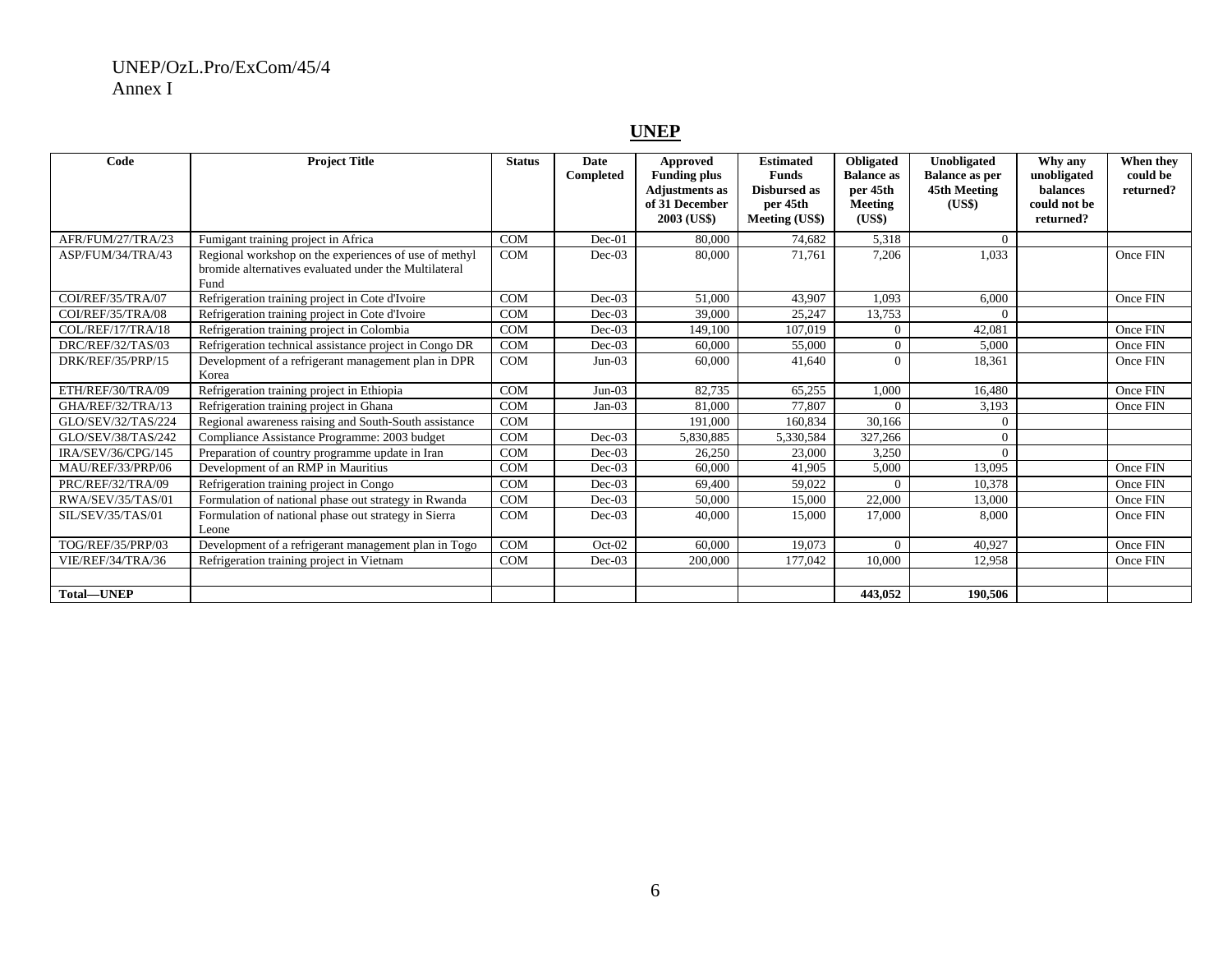#### **UNIDO**

| Code                     | <b>Project Title</b>                                                                                                                         | <b>Status</b> | Date<br>Completed | Approved<br><b>Funding plus</b><br><b>Adjustments as</b><br>of 31 December<br>2003 (US\$) | <b>Estimated</b><br><b>Funds</b><br><b>Disbursed as</b><br>per 45th<br>Meeting (US\$) | Obligated<br><b>Balance as</b><br>per 45th<br>Meeting<br>(US\$) | Unobligated<br><b>Balance as per</b><br>45th Meeting<br>(US\$) | Why any<br>unobligated<br>balances could<br>not be<br>returned? | When they<br>could be<br>returned? |
|--------------------------|----------------------------------------------------------------------------------------------------------------------------------------------|---------------|-------------------|-------------------------------------------------------------------------------------------|---------------------------------------------------------------------------------------|-----------------------------------------------------------------|----------------------------------------------------------------|-----------------------------------------------------------------|------------------------------------|
| BHE/PHA/36/PRP/13        | Preparation of a national ODS phase-out plan in Bosnia<br>and Herzegovina                                                                    | <b>COM</b>    | $Dec-03$          | 80,000                                                                                    | 77.954                                                                                | 1.419                                                           | 627                                                            |                                                                 | 47                                 |
| CPR/OTH/39/INV/400       | Tobacco sector plan for CFC-11 phase-out in China: 2003<br>workplan                                                                          | <b>COM</b>    | $Dec-03$          | 2,000,000                                                                                 | 1.800.000                                                                             | 200,000                                                         | $\theta$                                                       | n/a                                                             | n/a                                |
| CPR/REF/23/INV/222       | Bole Electric Appliances Group refrigeration project in<br>China                                                                             | <b>CLO</b>    |                   | 1,469,029                                                                                 | 1,355,768                                                                             | $\Omega$                                                        | 113,261                                                        | 2                                                               | $46***$                            |
| IDS/FUM/36/PRP/139       | Preparation of a phase-out project in the fumigant (methyl<br>bromide) sector in TPO-grain fumigation in Indonesia                           | <b>COM</b>    | $Dec-03$          | 40,000                                                                                    | 32,362                                                                                | $\Omega$                                                        | 7,638                                                          | $\overline{4}$                                                  | 47                                 |
| IND/PAG/34/INV/316       | GRD Chemicals Ltd. process agent project in India                                                                                            | COM           | $Dec-03$          | 127,667                                                                                   | 98,291                                                                                | 29,306                                                          | 70                                                             | $\overline{4}$                                                  | 47                                 |
| LEB/FUM/38/INV/52        | Phase-out of methyl bromide for soil fumigation in<br>strawberry production (second tranche) in Lebanon                                      | <b>COM</b>    | $Dec-03$          | 421,946                                                                                   | 223,157                                                                               | 124,132                                                         | 74,657                                                         |                                                                 | 47                                 |
| MOR/REF/35/INV/47        | Etablissement Lahdar refrigeration project in Morocco                                                                                        | COM           | $Dec-03$          | 101,451                                                                                   | 98,476                                                                                | 2,966                                                           | 9                                                              | $\overline{4}$                                                  | 47                                 |
| MOR/SEV/38/CPG/48        | Preparation of the country programme update in Morocco                                                                                       | COM           | $Dec-03$          | 40,000                                                                                    | 34,352                                                                                | 3,792                                                           | 1,856                                                          |                                                                 | 47                                 |
| PAK/REF/19/INV/09        | Riaz Electric Co. Ltd. refrigeration project in Pakistan                                                                                     | COM           | $Dec-03$          | 822,987                                                                                   | 693,479                                                                               | 129,508                                                         | $\Omega$                                                       | n/a                                                             | n/a                                |
| PAK/REF/19/INV/10        | Pak Elektron Ltd. (PEL) refrigeration project in Pakistan                                                                                    | COM           | $Oct-03$          | 1,210,295                                                                                 | 1,061,568                                                                             | 148,726                                                         |                                                                | $\boldsymbol{\varDelta}$                                        | 47                                 |
| OAT/REF/34/TRA/05        | Refrigeration training project in Qatar                                                                                                      | <b>COM</b>    | $Dec-03$          | 105,000                                                                                   | 88,865                                                                                | 14,500                                                          | 1,635                                                          | $\boldsymbol{\varDelta}$                                        | 47                                 |
| <b>TUR/FUM/35/INV/74</b> | Phase-out of methyl bromide in protected tomato,<br>cucumber and carnation crops (first tranche) in Turkey                                   | <b>COM</b>    | $Dec-03$          | 1,000,000                                                                                 | 384,068                                                                               | 432,421                                                         | 183,511                                                        | $\overline{4}$                                                  | 47                                 |
| YUG/REF/34/INV/12        | Refrigeration project at 7 enterprises in Yugoslavia<br>(Jugostroj, Frigozika, Prva Petoletka, EIAD, BS<br>Inzenjering, Soko and Alfa Klima) | <b>COM</b>    | $Dec-03$          | 755,162                                                                                   | 731,679                                                                               | 3,646                                                           | 19,837                                                         | $\boldsymbol{\varDelta}$                                        | 47                                 |
| Total-UNIDO              |                                                                                                                                              |               |                   |                                                                                           |                                                                                       | 1.090.416                                                       | 403.102                                                        |                                                                 |                                    |

\* : 2: Financial completion initiated; 3: Financial completion being initiated; 4: Financial completion to be initiated after settlement of all pending issues.

\*\*: This cancelled project cannot be financially completed until the redeployment of the equipment under this project is decided (Ref. Dec. 41/65)